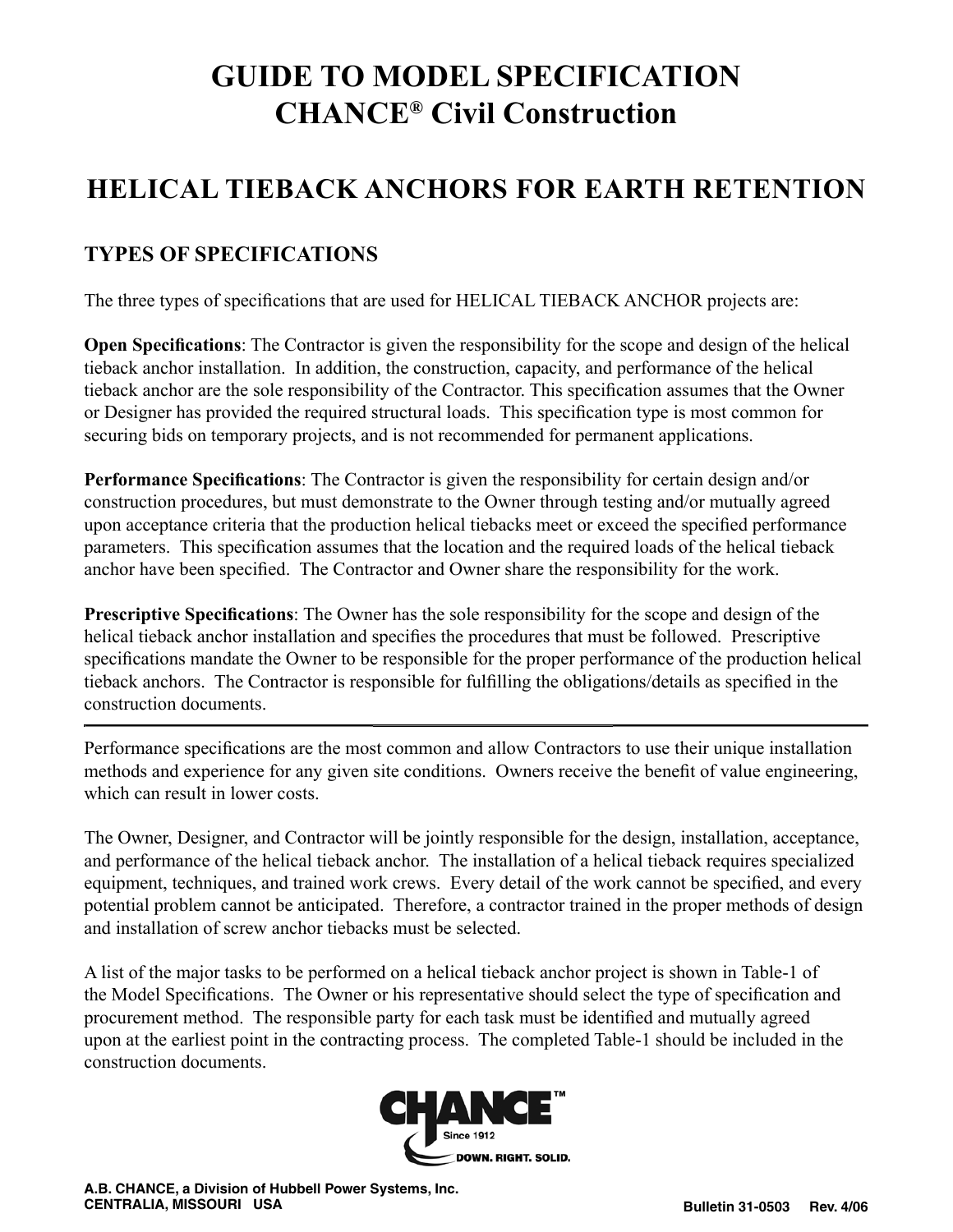The process of continuous communication between all the parties involved is essential to achieve a satisfactory result. Clear communication and close cooperation are particularly important in the start-up phase and in testing. In addition, a timely preparation and review of all submittals is critical.

This model specification can be adapted to each of the three types of specifications. However, it is primarily written for the performance type. The identity of the "Contractor" and the "Owner" is always well defined, unlike that of the "Designer" or "Engineer". For example, the "Engineer" may be an employee(s) of the Contractor, or a third party consultant hired to secure a lower cost alternative during the bidding process. In contrast, the "Engineer" may be the Owner, an employee(s) of the Owner, or a representative hired by the Owner. It is recommended that the Engineer be a third party agency employed by the Owner to serve in the owner's best interests during the various stages of the contract.

For purposes of this Model Specification, the subject is a high capacity HELICAL TIEBACK ANCHOR manufactured by CHANCE Civil Construction. The helical tieback anchor consists of one or more helical bearing plates attached at the tip of a high strength central steel shaft. The central steel shaft consists of solid square shaft of various sections. Said shaft is connected to the wall face via thread-bar, bearing plate, and load nut.

## **It is suggested that the specification writer accurately and completely modify this model to suit his/her particular case.**

*Items in italics as such may be considered as "Commentary" and as such may be deleted or retained to suit the needs of the specification writer.*

The following is list of general references that will provide additional background to HELICAL TIEBACK ANCHOR technology:

A. B. Chance Company, *HELICAL PIER® Foundation Systems, Technical Manual*, Bulletin 01-9601, Copyright 2000 Hubbell, 210 North Allen St., Centralia, MO 65240

Atlas Systems, Inc., *Technical Manual, 2005*, Copyright 2004 – Atlas Systems, Inc, 1026-B South Powell Road, Independence, MO 64056

Bobbitt, D.E., and Thorsten, Richard, *The Use of Helical Tieback Anchors for a Permanent Retaining Wall*, Bulletin 31-8902, Presented at the 1989 Foundation Congress – Northwestern University – Evanston, Illinois

Seider, Gary L., and Smith, Walter P., *Helical Tieback Anchors Help Reconstruct Failed Sheet Pile Wall*, Bulletin 31-9502, Presented at the 1995 46<sup>th</sup> Highway Geology Symposium – Charleston, West Virginia

Hoyt, R.M. and Clemence, S.P., 1989. Uplift Capacity of Helical Anchors in Soil. *Proceedings of the 12th International Conference on Soil Mechanics and Foundation Engineering*, Vol. 2, pp. 1019-1022.

Clemence, S.P., Thorsten, Richard E., and Edwards, Bill, *Helical Anchors: Overview of Application and Design,* Bulletin 31-9001, reprinted from ADSC *Foundation Drilling* Magazine, Copyright 1990 A. B. Chance Company, 210 North Allen St., Centralia, MO 65240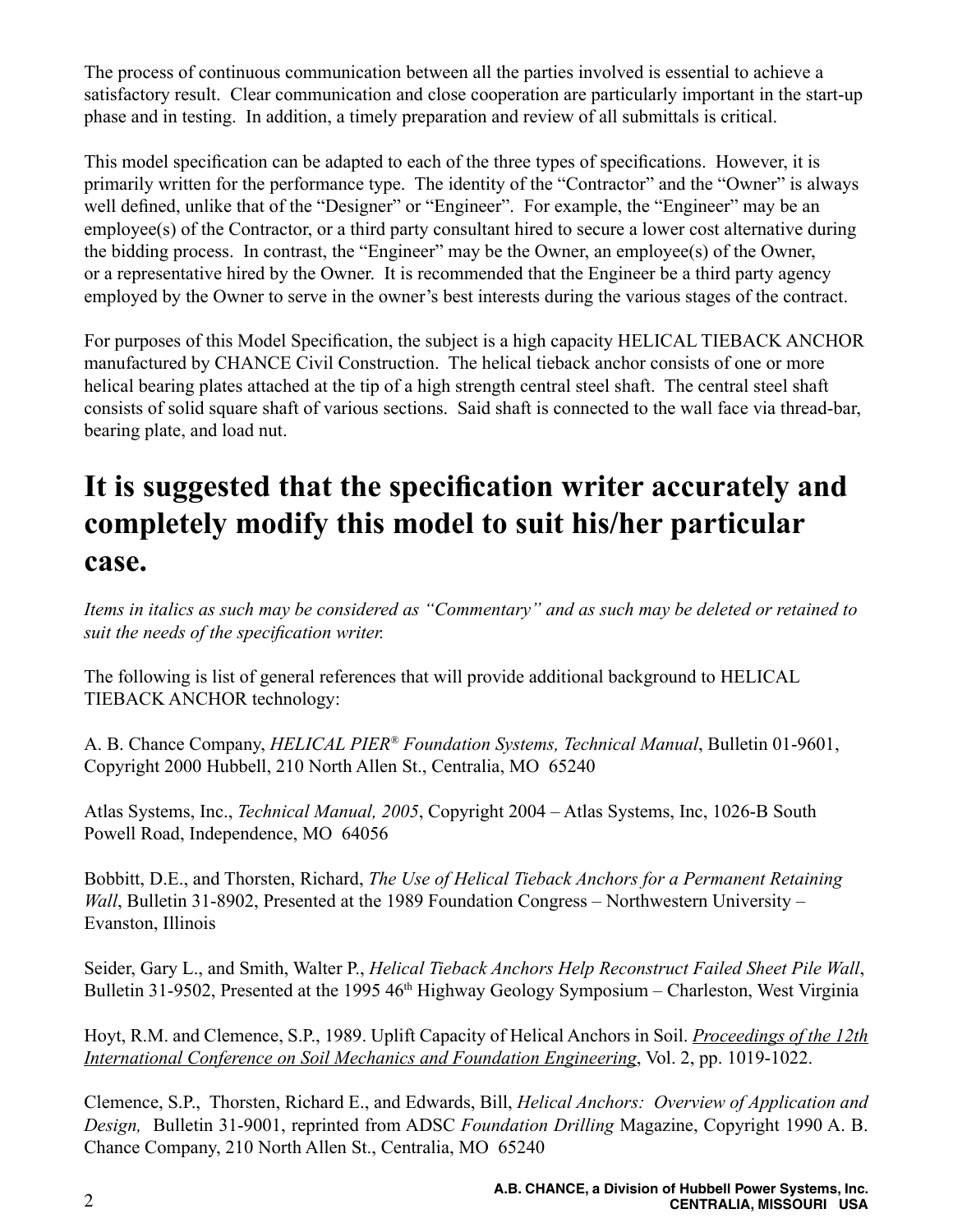

## **Model Specification Table of Contents:**

#### **1. GENERAL**

- **1.1 Purpose of Specification**
- **1.2 Scope of Work**
- **1.3 Qualifications of the Contractor**
- **1.4 Related Project Specifications**
- **1.5 Definitions**
- **1.6 Allowable Tolerances**
- **1.7 Quality Assurance**
- **1.8 Design Criteria**
- **1.9 Ground Conditions**
- **2. REFERENCED CODES AND STANDARDS**
- **2.1 American Society for Testing and Materials**
- **2.2 American Welding Society**
- **2.3 American Society of Civil Engineers**
- **2.4 Association of Drilled Shaft Contractors**
- **2.5 Post Tensioning Institute**
- **2.6 Society of Automotive Engineers**
- **3. SUBMITTALS**
- **3.1 Construction Submittals**
- **3.2 Installation Records**
- **3.3 Test Reports**
- **3.4 Closeout Submittals**
- **4. PRODUCTS AND MATERIALS**
- **4.1 Central Steel Shaft**
- **4.2 Helical Bearing Plate**
- **4.3 Bolts**
- **4.4 Couplings**
- **4.5 Thread Bar**
- **4.6 Anchorage**
- **4.7 Corrosion Protection (Optional)**
- **5. EXECUTION**
- **5.1 Site Conditions**
- **5.2 Installation Equipment**
- **5.3 Installation Tooling**
- **5.4 Installation Procedures**
- **5.5 Termination Criteria**
- **6. HELICAL TIEBACK ANCHOR LOAD TESTS**
- **6.1 Pre-Production Tests (Optional)**
- **6.2 Load Test Equipment**
- **6.3 Testing Program**
- **6.4 Acceptance Criteria**
- **7. MEASUREMENT AND PAYMENT**

#### **APPENDICES**

**Mechanical Strength Ratings, Helical Tieback Anchors Guidance of Ground Aggressiveness Classification**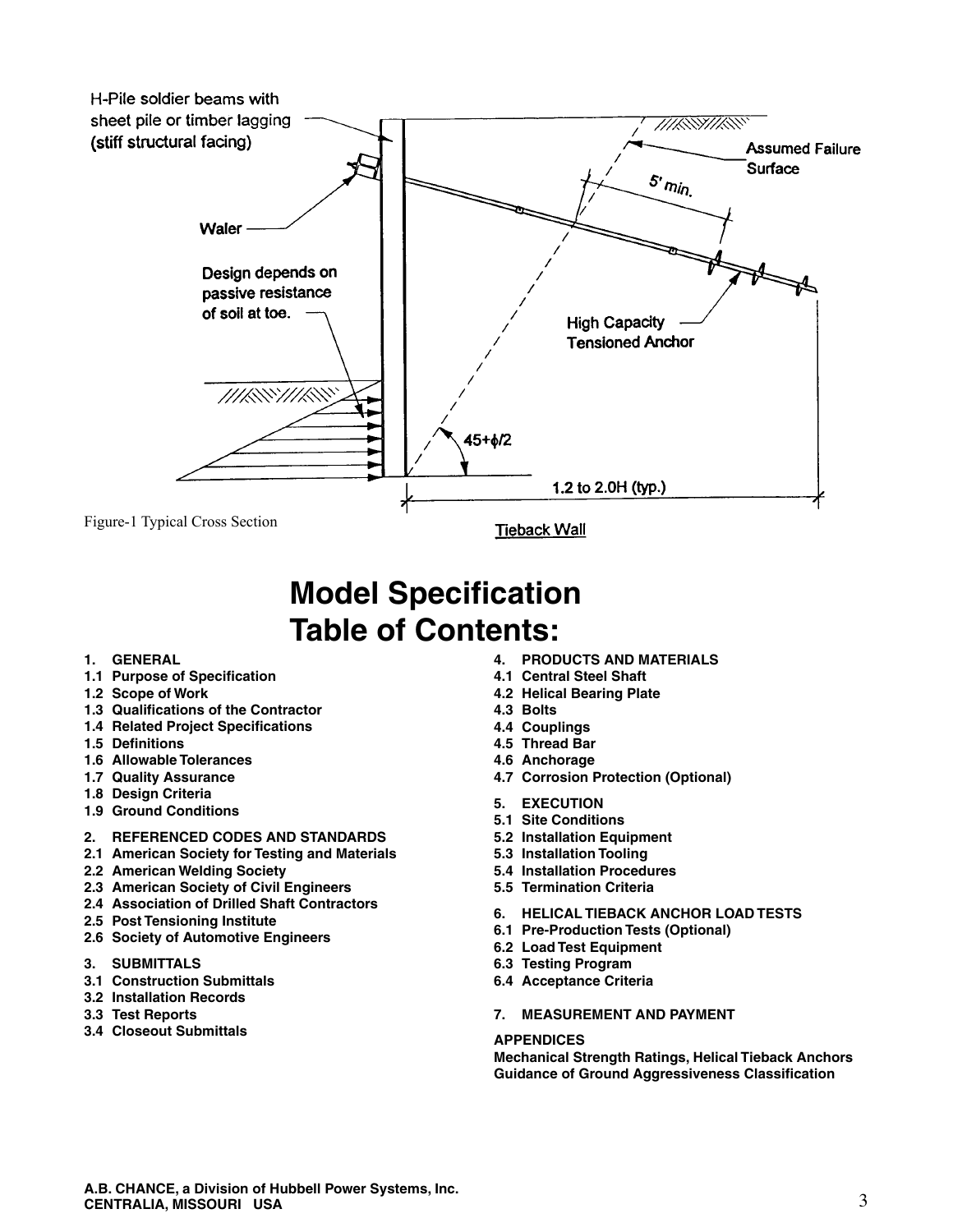## **CHANCE® Civil Construction HELICAL TIEBACK ANCHORS MODEL SPECIFICATION**

#### **1. GENERAL**

#### 1.1 Purpose of Specification

The purpose of this specification is to detail the furnishing of all designs, materials, tools, equipment, labor and supervision, and installation techniques necessary to install HELICAL TIEBACK ANCHORS as detailed on the drawings, including connection details. This shall include provisions for load testing that may be part of the scope of work

*Specifier Note: This specification may require modification to account for unusual and/or unforeseen site and subsurface conditions and the particular circumstances of the project.*

#### 1.2 Scope of Work

This work consists of furnishing all necessary engineering and design services (if required), supervision, labor, tools, materials, and equipment to perform all work necessary to install the HELICAL TIEBACK ANCHORS, at (location, City, State/Province) for (Company, State or Private Authority) per the specifications described herein, and as shown on the drawings. The Contractor shall install a helical anchor that will develop the load capacities as detailed on the drawings. This may also include provisions for load testing to verify tieback capacity and deflection, if part of the scope of work. The responsibilities and duties of the respective parties for this project are summarized in Table-1.

**Table-1.** Tasks and Responsibilities to be Allocated for Helical Tieback Anchor Work

|                | <b>TASK</b>                                                                                                                                                               | <b>RESPONSIBLE</b><br>PARTY* |
|----------------|---------------------------------------------------------------------------------------------------------------------------------------------------------------------------|------------------------------|
| $\mathbf{1}$   | Site Investigation, Geotechnical Investigation, Site Survey, and potential<br>work restrictions                                                                           |                              |
| $\overline{2}$ | Type of specification, requirement for a pre-contract testing program, and<br>procurement method                                                                          |                              |
| 3              | Obtaining easements                                                                                                                                                       |                              |
| $\overline{4}$ | Overall scope of work, design of the anchored structure – including design<br>loads (vertical, horizontal, etc.), anchor locations, and anchor spacing and<br>orientation |                              |
| 5              | Definition and qualification of safety factors                                                                                                                            |                              |
| 6              | Calculation/estimation of allowable structural and/or anchor movement in<br>service (acceptance criteria)                                                                 |                              |
| $\overline{7}$ | Definition of service life (temporary – months or permanent - years) and<br>required degree of corrosion protection based on site conditions                              |                              |
| 8              | Type and number of tests (pre-contract, pre-production and production)                                                                                                    |                              |
| 9              | Minimum total anchor length, depth to bearing stratum                                                                                                                     |                              |
| 10             | Helical Tieback Anchor components and details                                                                                                                             |                              |
| 11             | Details of corrosion protection, if required                                                                                                                              |                              |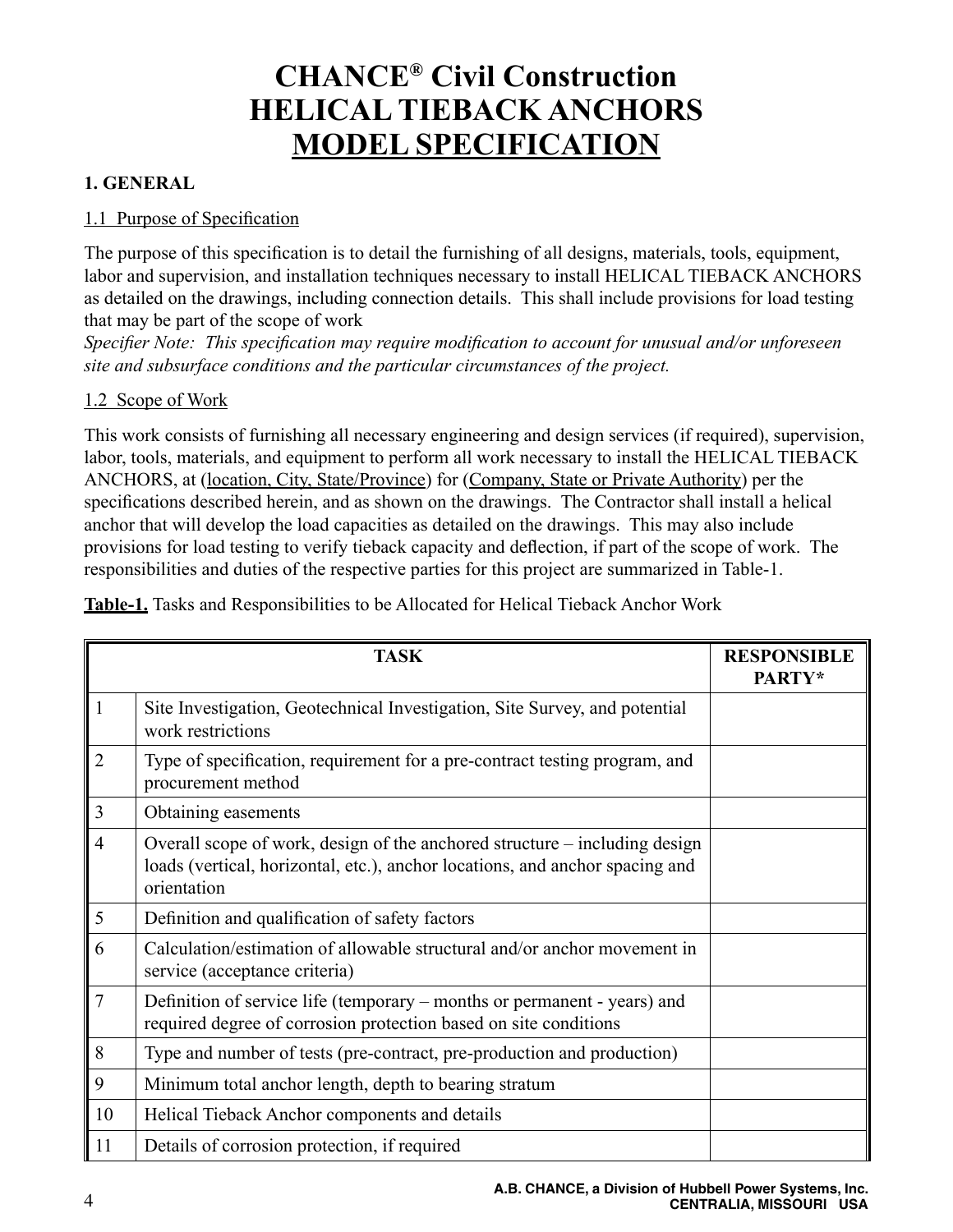| $\parallel$ 12 | Details of anchor connection to structure (e.g., for static and seismic<br>conditions)                    |  |
|----------------|-----------------------------------------------------------------------------------------------------------|--|
| 13             | Preparation of Drawings and test reports                                                                  |  |
| 14             | Evaluation of test results                                                                                |  |
| $\vert$ 15     | Construction methods, schedule, sequencing, and coordination of work                                      |  |
| 16             | Requirements of field production control, including logging of installation<br>torque vs. installed depth |  |
| <sup>17</sup>  | Supervision of work                                                                                       |  |
| 18             | Long-term monitoring                                                                                      |  |

\* To be filled in by specification writer.

#### 1.3 Qualifications of the Helical Tieback Anchor Contractor

The helical anchor Contractor shall be experienced in performing design and construction of helical tieback anchors and shall furnish all materials, labor, and supervision to perform the work. The Contractor shall be trained by CHANCE® Civil Construction in the proper methods of design and installation of screw anchor tiebacks. The Contractor shall provide names of on-site personnel materially involved with the work. At a minimum, these personnel shall include foreman, machine operator, and project engineer/manager.

The helical tieback anchor Contractor shall not sublet the whole or any part of the contract without the express written permission of the Owner.

#### 1.4 Related Project Specifications

*To be determined by the specification writer.*

#### 1.5 Definitions

A partial list follows. *The Owner may wish to add other specific, project-related items.*

**Bearing Stratum:** Soil layer(s) of sufficient strength capable of resisting the applied axial load transferred by the helical tieback.

**Contractor:** The person/firm responsible for performing the helical tieback anchor work.

**Coupling:** Central steel shaft connection means formed as integral part of the plain extension shaft material. For Type SS anchors, couplings are external cast sleeves, or hot upset forged sockets.

**Coupling Bolt(s):** High strength, structural steel fasteners used to connect helical anchor segments together. For Type SS segments, the coupling bolt transfers axial load only.

**Design Load (DL):** Maximum anticipated service load applied to the helical anchor. A.k.a. Working Load (WL).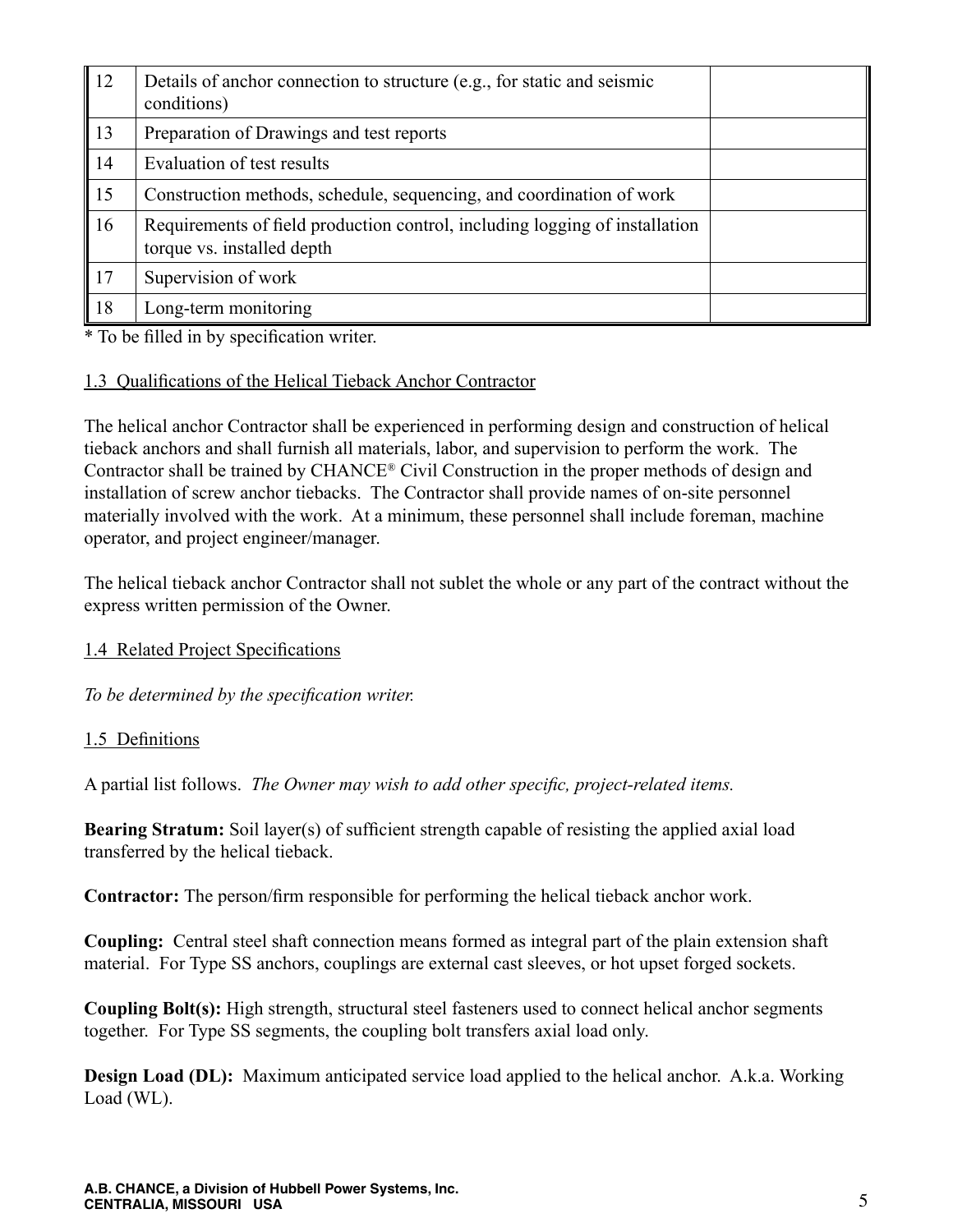Free Length: Length of plain extension acting as a tendon, which is free to elongate elastically. A.k.a. un-bonded length or stressing length. Helix plates shall not be located in free length section of tieback. Minimum free length shall be specified on a project specific basis.

**Helical Extension:** Helical tieback anchor component installed immediately following the lead or starter section, if required. This component consists of one or more helix plates welded to a central steel shaft of finite length. Function is to increase bearing area.

**Helical Tieback Anchor:** Bearing type anchor used to transfer tensile loads to soil. Helical tieback anchors consist of a central steel shaft, helix bearing plates, coatings, corrosion protection, and a wall connection.

**Helix Plate:** Generally round steel plate formed into a ramped spiral. The helical shape provides the means to install the helical tieback anchor, plus the plate transfers load to soil in end-bearing. Helix plates are available in various diameters and thicknesses.

**Lead Section:** The first helical tieback anchor component installed into the soil, consisting of single or multiple helix plates welded to a central steel shaft. A.k.a Starter Section.

**Performance Test:** Similar to a Proof Test except a cyclic loading method is used to analyze total, elastic, and net movement of the helical anchor. Often used for pre-contract or pre-production load tests, in addition to a specified percentage of production anchors.

**Plain Extension:** Central steel shaft of finite length without helix plates. It is installed following the installation of the lead or starter section or helical extension (if used). The units are connected with couplings and bolts. Plain extensions are used to extend the helix plates beyond the specified minimum free length and into competent load bearing stratum.

**Proof Test:** Incremental loading of a helical anchor, holding for a period of time, and recording the total movement at each load increment.

**Safety Factor:** The ratio of the ultimate capacity to the working or design load used for the design of any structural element.

**Square Shaft (SS):** Solid steel, round-cornered-**S**quare central **S**haft elements ranging in size from 1- 1/4" to 2-1/4". A.k.a. Type SQ.

**Thread Bar Adapter:** Section of central steel shaft used to connect the helical anchor to the wall face via a high tensile strength pre-stressing thread bar.

**Torque Strength Rating:** The maximum torque energy that can be applied to the helical tieback anchor during installation in soil, a.k.a. allowable, or safe torque.

#### 1.6 Allowable Tolerances

The tolerances quoted in this section are suggested maximums. The actual values established for a particular project will depend on the structural application.

1.6.1 Centerline of helical tieback anchor shall not be more than 6 inches from indicated plan location.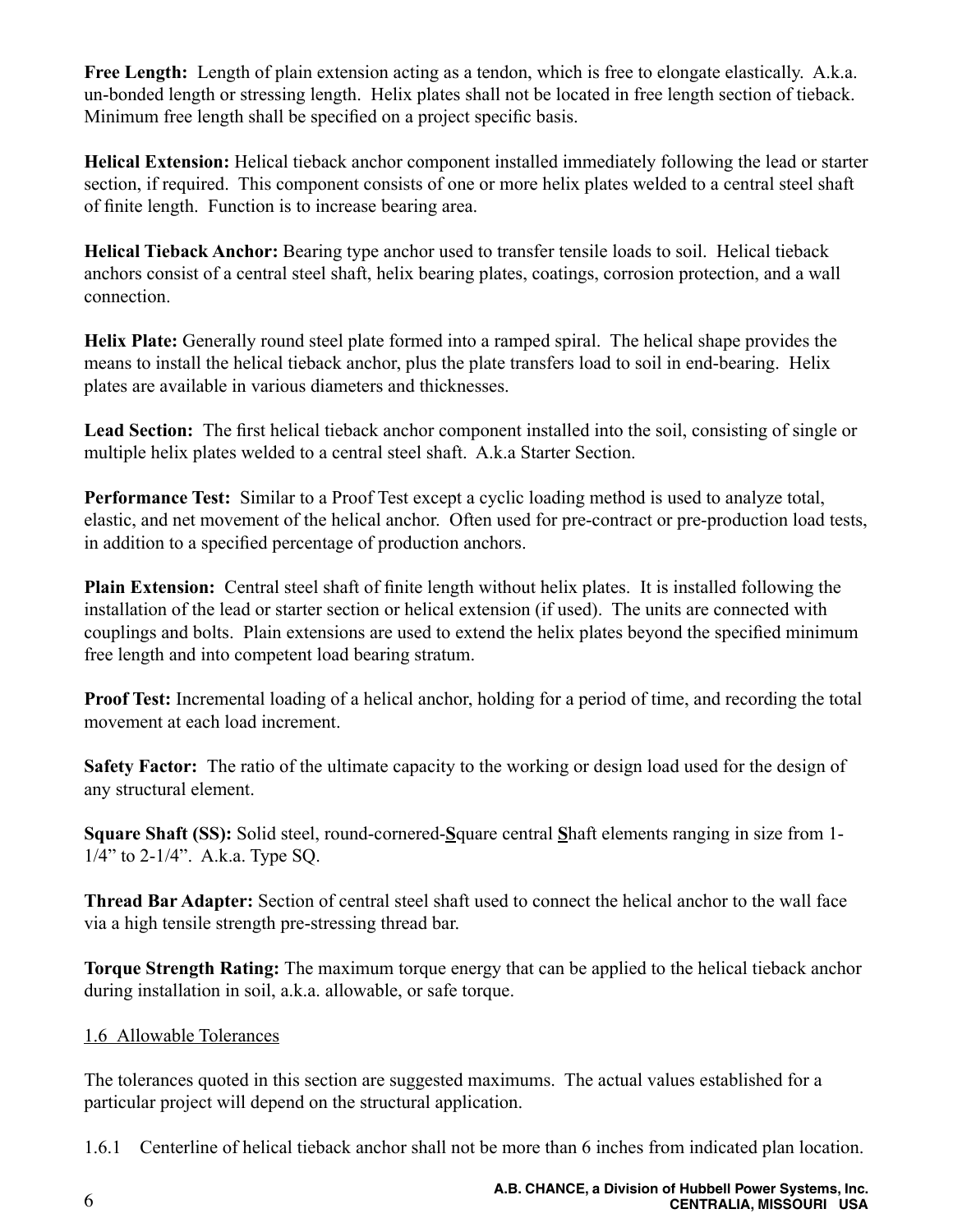1.6.2 The angular tolerance between installed tieback anchor angle and design angle shall be  $\pm 3^{\circ}$  as shown on the drawings.

#### 1.7 Quality Assurance

- 1.7.1 Contractors authorized by CHANCE Civil Construction shall install helical tieback anchors. These Contractors shall have satisfied the requirements relative to the technical aspects of the product and installation procedures as therein specified.
- 1.7.2 The Contractor shall employ an adequate number of skilled workers who are experienced in the necessary crafts and who are familiar with the specified requirements and methods needed for proper performance of the work of this specification.
- 1.7.3 All helical tieback anchors shall be installed in the presence of a designated representative of the Owner unless said representative informs the Contractor otherwise. The designated representative shall have the right of access to any and all field installation records and test reports.
- 1.7.4 Screw anchor components as specified therein shall be manufactured by a facility whose quality systems comply with ISO (International Organization of Standards) 9001 requirements. Certificates of Registration denoting ISO Standards Number shall be presented upon request to the Owner or their representative.
- 1.7.5 CHANCE Civil Construction provides a standard one-year warranty on materials and workmanship of the product. Any additional warranty provided by the Contractor shall be issued as an addendum to this specification.
- 1.7.6 Design of helical tieback anchors shall be performed by an entity as required in accordance with existing local code requirements or established local practices. This design work may be performed by a licensed professional engineer, an authorized CHANCE Civil Construction Contractor, or designer depending upon local requirements or practices.

#### 1.8 Design Criteria

- 1.8.1 Helical tieback anchors shall be designed to meet the specified loads and acceptance criteria as shown on the drawings. The calculations and drawings required from the Contractor or Engineer shall be submitted to the Owner for review and acceptance in accordance to Section 3.1 "Construction Submittals".
- 1.8.1.1 The allowable working load on the helical tieback anchor shall not exceed the following values:

$$
P_{\text{allowt}} = S_{\text{ut}} / FS
$$
  
Where:  

$$
P_{\text{allowt}} = \text{allowable working load in tension (kip)}
$$
  

$$
S_{\text{ut}} = \text{Min. ultimate tensile strength of central steel shaft segment (at coupling joint)}
$$
  
(kip)  
FS = factor of safety suitable for application, i.e. temporary or permanent structures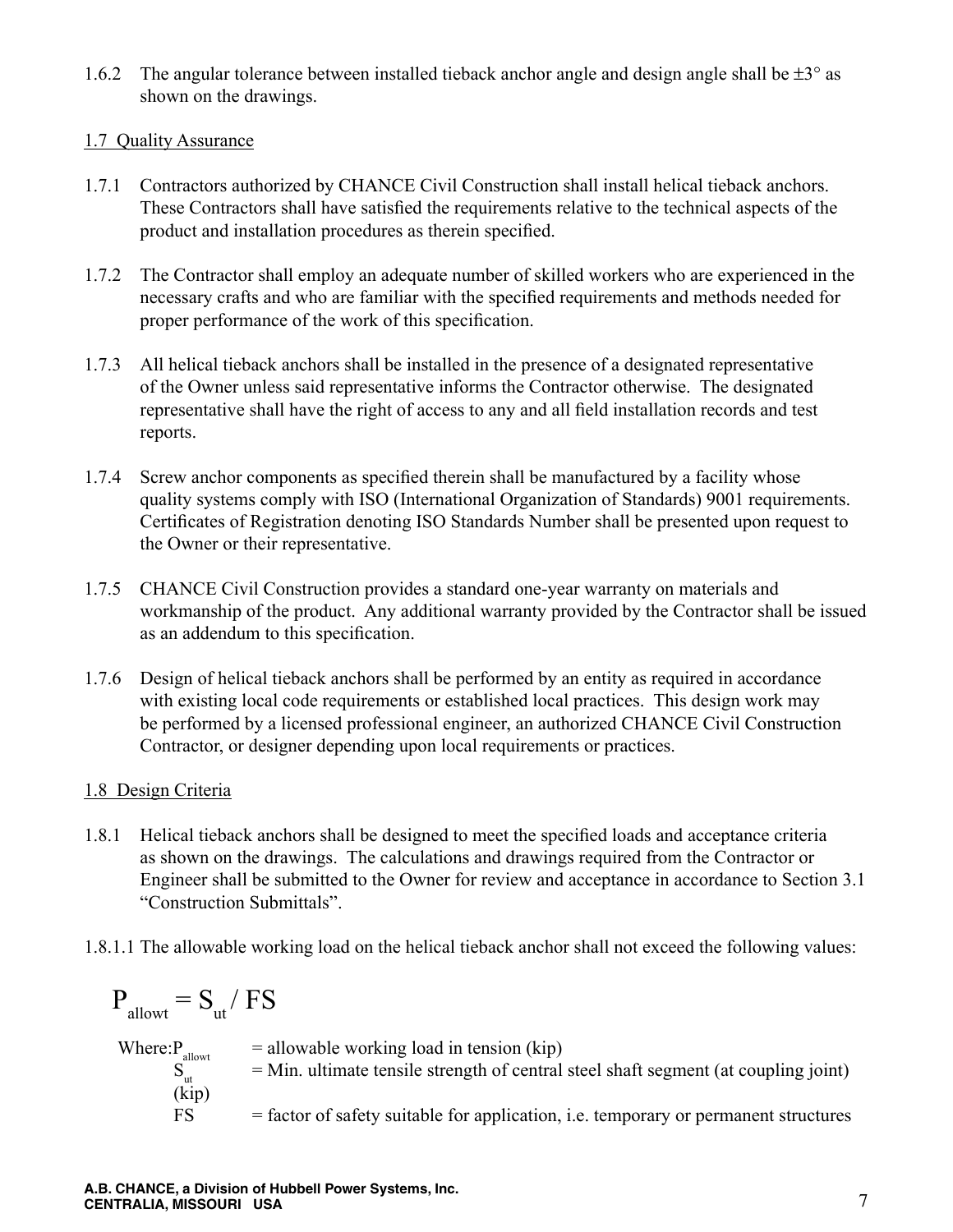*For permanent applications, it is recommended to use a factor of safety of two (2). For temporary applications, factor of safety typically ranges between 1.25 and 1.5.*

*It is recommended to use the minimum ultimate tensile strengths as published by CHANCE Civil Construction (shown in Table-A of the Appendix). The ultimate tensile strength may be reduced by the ultimate capacity per helix plate(s) – depending on the number of helix plates specified and type of shaft product used. The ultimate tensile strength may also be reduced by the torque limited ultimate capacity – depending on the type of shaft product used.*

1.8.1.2 The ultimate structural capacity shall be determined as:

 $P_{\text{ultt}} = S_{\text{ut}}$ 

Where:  $P_{\text{ultr}}$  = Ultimate structural capacity in tension (kip)  $=$  Minimum ultimate tensile strength of central steel shaft (kip)

*It is recommended to use the minimum ultimate tensile strengths as published by CHANCE Civil Construction (shown in Table-A of the Appendix). The ultimate tensile strength may be reduced by the ultimate capacity per helix plate(s) – depending on the number of helix plates specified and type of shaft family used. The ultimate tensile strength may also be reduced by the torque limited ultimate capacity – depending on the type of shaft family used.*

*The minimum yield strength of the central steel shaft is as follows: Type SS5: 70 ksi; Type SS125, SS1375, SS150, SS175, SS200, SS225: 90 ksi.* 

- 1.8.2 Individual helical tieback anchors shall be designed so that the maximum test load will not exceed 90 percent of the minimum ultimate tension capacity of the central steel shaft material. The Contractor shall select the type of thread bar to be used. The thread bar shall be sized so the design load does not exceed 60 percent of the guaranteed ultimate tensile strength of the thread bar. In addition, the thread bar shall be sized so the maximum test load does not exceed 80 percent of the guaranteed ultimate tensile strength of the thread bar.
- 1.8.3 Helical tieback anchor capacity in soil shall not be relied upon from the following soil layers as defined in the geotechnical reports:

The overall length and installed torque of a helical tieback anchor shall be specified such that the required in-soil capacity is developed by end-bearing on the helix plate(s) in an appropriate strata(s).

 $\mathcal{L}_\mathcal{L} = \{ \mathcal{L}_\mathcal{L} = \{ \mathcal{L}_\mathcal{L} = \{ \mathcal{L}_\mathcal{L} = \{ \mathcal{L}_\mathcal{L} = \{ \mathcal{L}_\mathcal{L} = \{ \mathcal{L}_\mathcal{L} = \{ \mathcal{L}_\mathcal{L} = \{ \mathcal{L}_\mathcal{L} = \{ \mathcal{L}_\mathcal{L} = \{ \mathcal{L}_\mathcal{L} = \{ \mathcal{L}_\mathcal{L} = \{ \mathcal{L}_\mathcal{L} = \{ \mathcal{L}_\mathcal{L} = \{ \mathcal{L}_\mathcal{$  $\mathcal{L}_\mathcal{L} = \{ \mathcal{L}_\mathcal{L} = \{ \mathcal{L}_\mathcal{L} = \{ \mathcal{L}_\mathcal{L} = \{ \mathcal{L}_\mathcal{L} = \{ \mathcal{L}_\mathcal{L} = \{ \mathcal{L}_\mathcal{L} = \{ \mathcal{L}_\mathcal{L} = \{ \mathcal{L}_\mathcal{L} = \{ \mathcal{L}_\mathcal{L} = \{ \mathcal{L}_\mathcal{L} = \{ \mathcal{L}_\mathcal{L} = \{ \mathcal{L}_\mathcal{L} = \{ \mathcal{L}_\mathcal{L} = \{ \mathcal{L}_\mathcal{$ 

It is recommended that the theoretical end-bearing capacity of the helix plates be determined using HeliCAP® Engineering Software or equal commercially available software. The required soil parameters (c, φ, γ, or N-values) for use with HeliCAP<sup>®</sup> or equal shall be provided in the geotechnical reports. The Owner shall determine the allowable response to axial loads.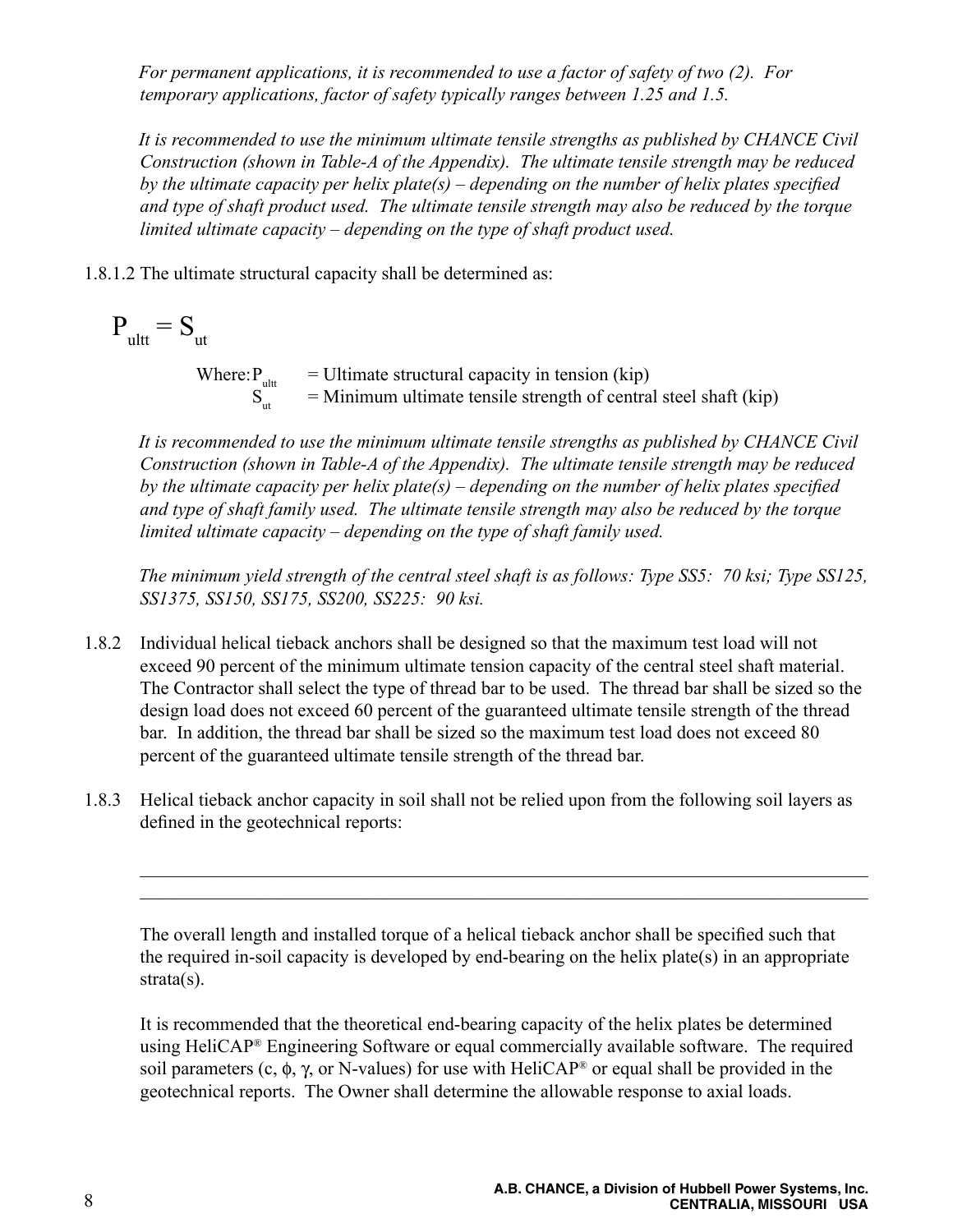*Helical anchors are not suited for solid, competent rock, but the helix plates can penetrate into dense bearing soils. Appropriate and repeatable installation techniques and helical anchor termination criteria must be identified and verified in the field.*

#### 1.8.4 Corrosion Protection

*This section is optional (see below). Provisions of this section and Section 4.7 below may not be required in the Specification. If this section is not used, then Section 4.7 should likewise be deleted. The degree and extent of corrosion protection must be specified by the Owner (Table-1).*

*Corrosion protection is a function of structure type, service life, and the overall aggressiveness of the project soils. The need for corrosion protection of helical tieback anchors must be carefully determined and specified as necessary.*

*Corrosion resistant coatings (i.e. epoxy, plastic sheath) on the lead/starter section are impractical due to abrasive action wearing off the coating as the soil flows over the helix plates and around the central steel shaft. Hot dip galvanization is the only practical means to provide a corrosion resistant coating capable of withstanding the rigors of installation. Extension sections are typically hot-dip galvanized, but other coatings can be specified.*

*The following requirements are typical. The specifier should review and edit as appropriate for the project.*

**Structure Type:** \_\_\_\_\_\_\_\_\_\_\_\_\_\_\_\_\_\_\_\_\_\_\_\_\_ (e.g. temporary, permanent*) with a temporary structure being defined within a specified time frame (i.e. months rather than years). In general, permanent structures have a service life greater than 24 months.*

Temporary structures do not require corrosion protection.

**Service Life:**  $\qquad \qquad \text{(years) a typical service life of 50 years should$ *be used unless otherwise specified. If the service life of a temporary helical tieback anchor is likely to be extended due to construction delays, it should be considered permanent.*

For a service life of less than 20 years in non-aggressive soil, corrosion protection is not recommended.

Corrosion protection requirements for the various helical tieback anchor elements shall be provided meeting the requirements of Table-B in the Appendix for:

**Soil:**  $\qquad \qquad \text{Aggressive or Non-Aggressive with optional$ *location and elevation limits defined by the Specifier.*

*For guidance on aggressiveness classification, see Table-B in the Appendix. It is recommended to retain the services of a corrosion design professional for very aggressive soils.*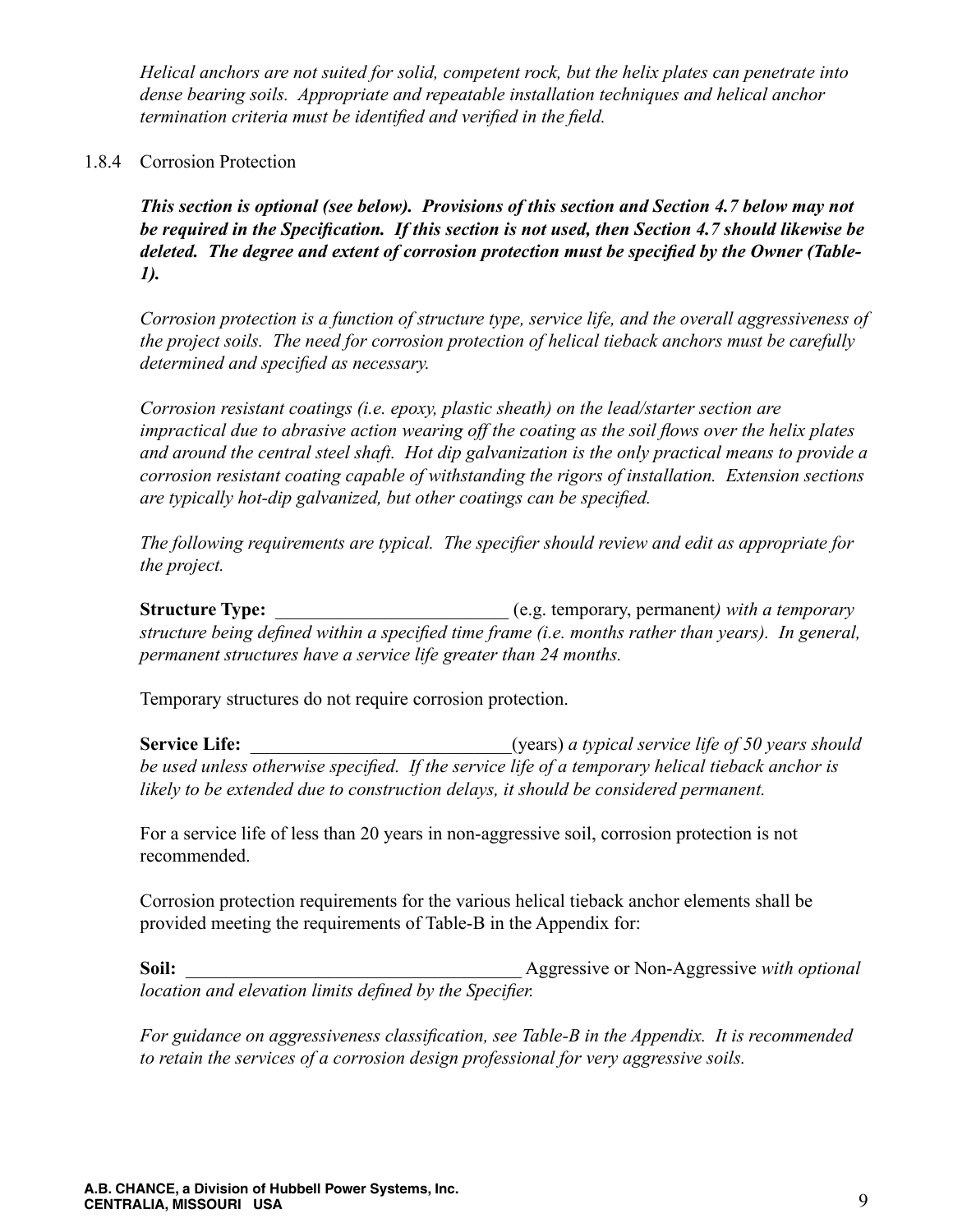| <b>CORROSION PROTECTION</b>                                    |                                                                                                                |                                                                                   |  |  |  |
|----------------------------------------------------------------|----------------------------------------------------------------------------------------------------------------|-----------------------------------------------------------------------------------|--|--|--|
| <b>SOIL</b>                                                    | <b>AGGRESSIVE</b>                                                                                              | <b>NON-AGGRESSIVE</b>                                                             |  |  |  |
| <b>CENTRAL</b><br><b>STEEL SHAFT</b><br>(Lead Section)         | 1. Galvanization<br><b>OR</b><br>2. Minimum $1/8$ " corrosion loss on<br>outside                               | 1. Bare steel<br><b>OR</b><br>2. Galvanization                                    |  |  |  |
| <b>CENTRAL</b><br><b>STEEL SHAFT</b><br>(Extension<br>Section) | 1. Galvanization<br><b>OR</b><br>2. Epoxy coating<br><b>OR</b><br>3. Minimum 1/8" corrosion loss on<br>outside | 1. Bare steel<br><b>OR</b><br>2. Galvanization<br><b>OR</b><br>3. Epoxy coating   |  |  |  |
| <b>ANCHORAGE</b>                                               | Trumpet – corrosion inhibitor or<br>1.<br>grout filled<br><b>AND</b><br>Cover, if exposed<br>2.                | 1. Bare Steel<br><b>OR</b><br>2. Trumpet – corrosion inhibitor<br>or grout filled |  |  |  |

#### **NOTES:**

Numbered items are options.

For guidance on aggressiveness classification, see Table-B of the Appendix.

1. Trumpet typically extends 3'-0 to 5'-0 beyond the anchorage.

*The most critical area to protect from corrosion is in the vicinity of the anchorage and the portion of the thread bar immediately behind the wall. The vulnerability of this area is demonstrated by the fact that most ground anchor failures occur within a short distance of the anchorage device. Care is required in order to ensure that the thread bar and central steel shaft is protected in this area. Grout-filled trumpets require a short term seal until the grout sets and are typically filled with grout after the helical anchor has been stressed. Grease-filled trumpets require a long-term watertight seal that can be difficult to maintain.* 

#### 1.9. Ground Conditions

The Geotechnical Report, including logs of soil borings as shown on the boring location plan, shall be considered to be representative of the in-situ subsurface conditions likely to be encountered on the project site. Said Geotechnical Report shall be the used as the basis for helical tieback anchor design using generally accepted engineering judgement and methods.

*If soil borings are not available, it is suggested to install a helical anchor at various locations on the project site. Using the well-known installed torque vs. capacity attribute of helical anchors, a presumptive soil profile can be generated.*

The Geotechnical Report shall be provided for purposes of bidding. If during helical tieback anchor installation, subsurface conditions of a type and location are encountered of a frequency that were not reported, inferred and/or expected at the time of preparation of the bid, the additional costs required to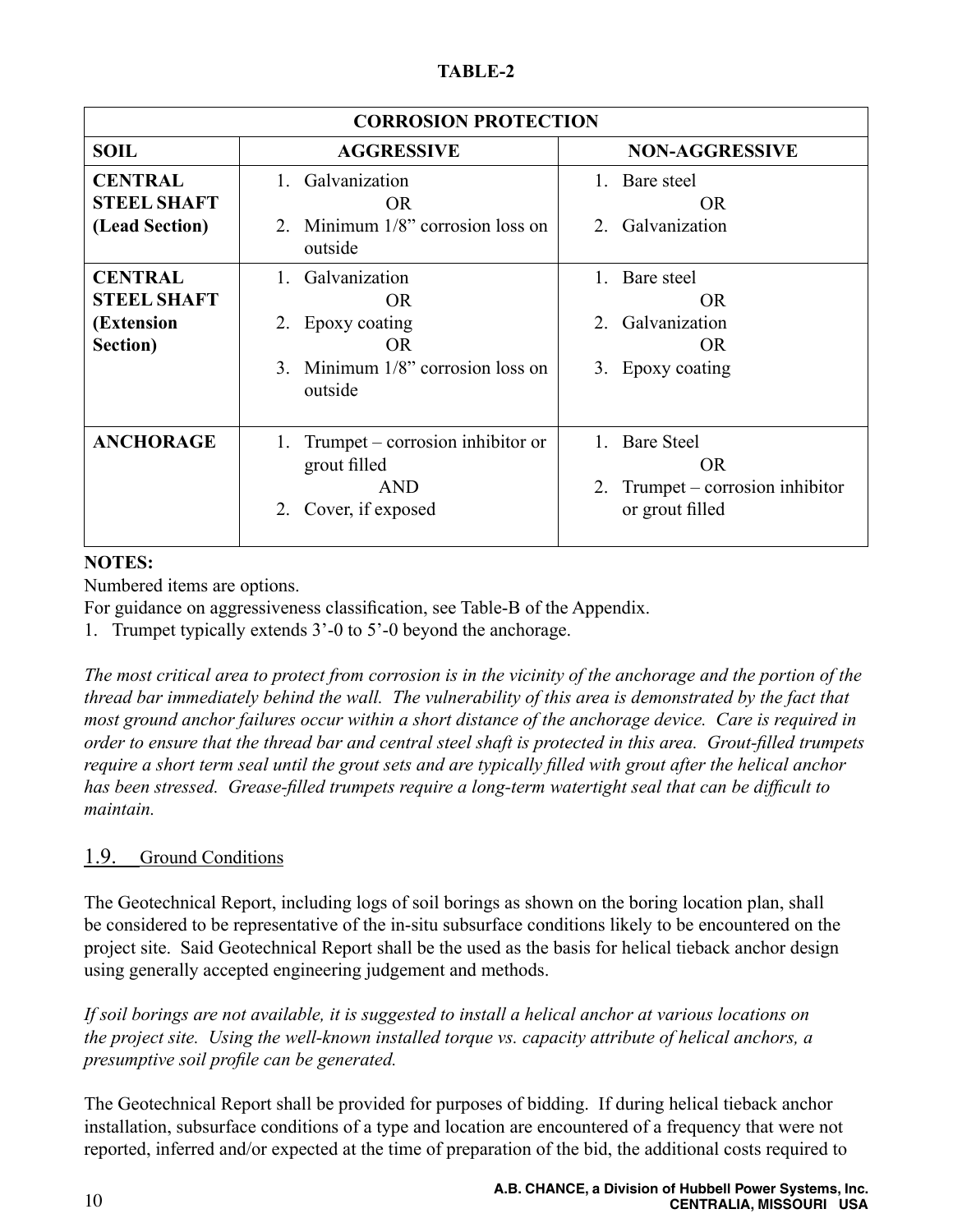overcome such conditions shall be considered as extras to be paid for.

*All available information related to subsurface and general site conditions should be made available to all bidders at the time of bid preparation. It is not reasonable to expect bidders to conduct supplemental site investigations at their own risk and cost prior to bidding, unless the specific contract requirements call for it (Table-1) and provide for appropriate compensation. A mandatory site visit and pre-bid meeting should be held so that the details of the project and the specifications can be thoroughly discussed. These steps will help avoid technical and contractual problems developing during the execution of the work, and will help all parties manage their respective risk.*

#### **2 REFERENCED CODES AND STANDARDS**

Standards listed by reference, including revisions by issuing authority, form a part of this specification section to the extent indicated. Standards listed are identified by issuing authority, authority abbreviation, designation number, title, or other designation established by issuing authority. Standards subsequently referenced herein are referred to by issuing authority abbreviation and standard designation. In case of conflict, the particular requirements of this specification shall prevail. The latest publication as of the issue of this specification shall govern, unless indicated otherwise.

#### **2.1 American Society for Testing and Materials (ASTM):**

- 2.1.1 ASTM A29/A29M Steel Bars, Carbon and Alloy, Hot-Wrought and Cold Finished.
- 2.1.2 ASTM A36/A36M Structural Steel.
- 2.1.3 ASTM A53 Pipe, Steel, Black and Hot-Dipped, Zinc-Coated Welded and Seamless.
- 2.1.4 ASTM A153 Zinc Coating (Hot Dip) on Iron and Steel Hardware.
- 2.1.5 ASTM A252 Welded and Seamless Steel Pipe Piles.
- 2.1.6 ASTM A775 Electrostatic Epoxy Coating
- 2.1.7 ASTM A193/A193M Alloy-Steel and Stainless Steel Bolting Materials for High Temperature Service.
- 2.1.8 ASTM A320/A320M Alloy-Steel Bolting Materials for Low Temperature Service.
- 2.1.9 ASTM A325 Standard Specification for Structural Bolts, Steel, Heat Treated, 120/105 ksi Minimum Tensile Strength.
- 2.1.10 ASTM A500 Cold-Formed Welded and Seamless Carbon Steel Structural Tubing in Rounds and Shapes.
- 2.1.11 ASTM A536 Standard Specifications for Ductile Iron Castings
- 2.1.12 ASTM A572 HSLA Columbium-Vanadium Steels of Structural Quality.
- 2.1.13 ASTM A615 Standard Specification for Deformed and Plain Steel Bars for Concrete Reinforcement
- 2.1.14 ASTM A656 Hot-Rolled Structural Steel, High-Strength Low-Alloy Plate with Improved Formability.
- 2.1.15 ASTM A958 Standard Specification for Steel Castings, Carbon, and Alloy, with Tensile Requirements, Chemical Requirements Similar to Wrought Grades.
- 2.1.16 ASTM A1018 Steel, Sheet and Strip, Heavy Thickness Coils, Hot Rolled, Carbon, Structural, High-Strength Low-Alloy, Columbium or Vanadium, and High-Strength Low-Alloy with Improved Formability.
- 2.1.17 ASTM D1784 Specification for Rigid Poly Vinyl Chloride (PVC) Compounds and Chlorinated Poly Vinyl Chloride (CPVC) Compounds.
- 2.1.18 ASTM D1785 Specification for Poly(Vinyl Chloride) (PVC) Plastic Pipe, Schedules 40, 80, and 120.
- 2.1.19 ASTM D3034 Specification for Type PSM Poly(Vinyl Chloride) (PVC) Sewer Pipe and Fittings.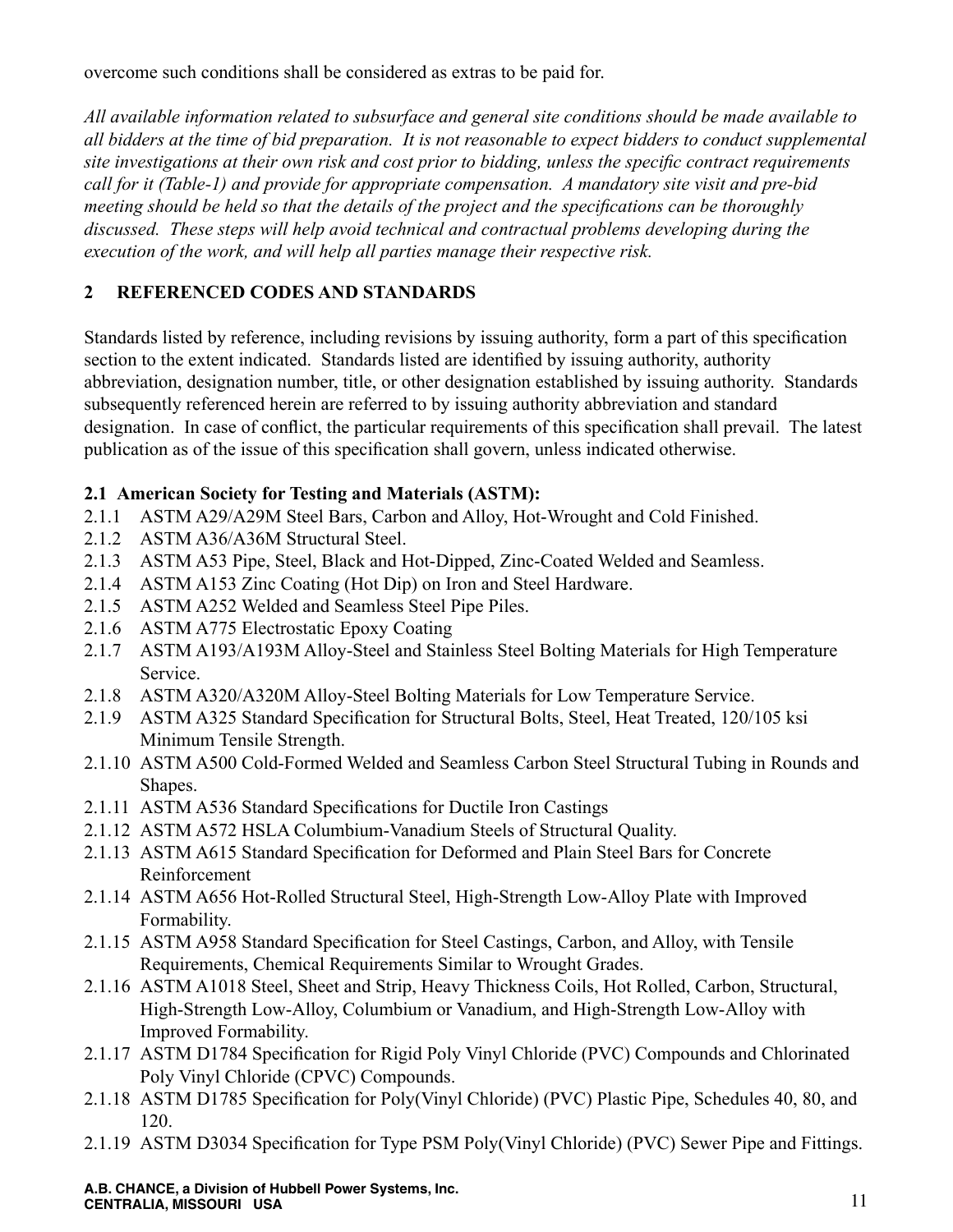2.1.20 ASTM D3689 Method of Testing Individual Piles Under Static Axial Tensile Load.

#### **2.2 American Welding Society (AWS):**

- 2.2.1 AWS D1.1 Structural Welding Code Steel.
- 2.2.2 AWS D1.2 Structural Welding Code Reinforcing Steel.

#### **2.3 American Society of Civil Engineers (ASCE):**

- 2.3.1 ASCE 20-96 Standard Guidelines for the Design and Installation of Pile Foundations.
- **2.4 Association of Drilled Shaft Contractors (ADSC)** The International Association of Foundation Drilling**:**
- 2.4.1 GEC No. 4 Ground Anchors and Anchored Systems
- 2.4.2 ADSC Mechanical Anchor Product Data

#### **2.5 Post Tensioning Institute (PTI):**

2.5.1 *Recommendations for Prestressed Rock and Soil Anchors*, Third Edition, Copyright 1996 By the Post-Tensioning Institute.

#### **2.6 Society of Automotive Engineers (SAE):**

2.6.1 SAE J429 Mechanical and Material Requirements for Externally Threaded Fasteners.

#### **3 SUBMITTALS**

#### **3.1 Construction Submittals**

- 3.1.1 The Contractor or Engineer shall prepare and submit to the Owner, for review and approval, working drawings and design calculations for the helical tieback anchor intended for use at least 14 calendar days prior to planned start of construction (but note also Paragraph 3.1.8). All submittals shall be signed and sealed by a Registered Professional Engineer currently licensed in the State/Province of
- 3.1.2 The Contractor shall submit a detailed description of the construction procedures proposed for use to the Owner for review. This shall include a list of major equipment to be used.
- 3.1.3 The Working Drawings shall include the following:
- 3.1.3.a Helical anchor number, location and pattern by assigned identification number
- 3.1.3.b Helical anchor design load
- 3.1.3.c Type and size of central steel shaft

*Type SS125 1-1/4" RCS, Type SS1375 1-3/8" RCS, Type SS5/SS150 – 1-1/2" RCS, Type SS175 – 1-3/4" RCS, Type SS200 – 2" RCS, Type SS225 – 2-1/4" RCS.*

- 3.1.3.d Helix configuration (number and diameter of helix plates)
- 3.1.3.e Minimum effective installation torque
- 3.1.3.f Minimum overall length
- 3.1.3.g Inclination of helical anchor
- 3.1.3.h Type and size of thread bar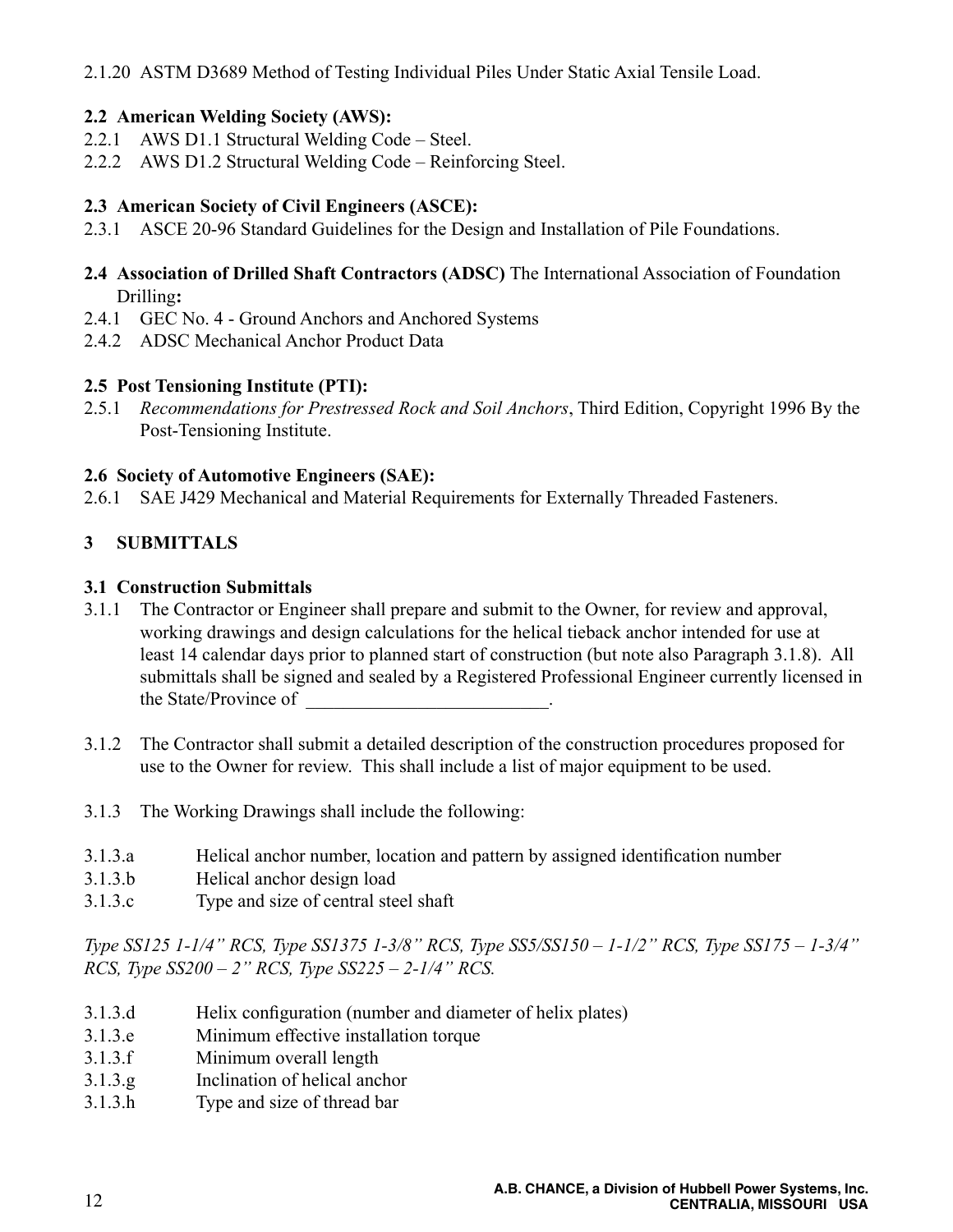*If the number of helix plates per helical tieback anchor required for the project is not shown on the Working Drawings, the Contractor shall have the option of performing subsurface tests using methods subject to the review and acceptance of the Owner. The data collected along with other information pertinent to the project site shall be used to determine the required helix configuration.*

3.1.4 The Contractor shall submit shop drawings for all helical tieback anchor components and anchorage details to the Owner for review and approval. This includes helical tieback anchor lead/starter and extension section identification (manufacturer's catalog numbers).

*Shop drawings for helical tieback anchor components and standard anchorage connection details can be obtained from CHANCE Civil Construction, their certified Distributors and Installing Contractors, or directly from* www.abchance.com or www.atlassys.com*.*

- 3.1.5 If required, the Contractor shall submit certified mill test reports for the central steel shaft, as the material is delivered, to the Owner for record purposes. The ultimate strength, yield strength, % elongation, and chemistry composition shall be provided.
- 3.1.6 The Contractor shall submit plans for pre-production (optional) and production testing for the helical tieback anchors to the Owner for review and acceptance prior to beginning load tests. The purpose of the test is to determine the load versus displacement response of the helical tieback anchor and provide an estimation of ultimate capacity.

*It is the responsibility of the structural engineer of record to establish acceptance criteria for helical tieback anchor performance tests, which can be incorporated into the project specific specification. Load testing also provides the means to verify the empirical ratio between the ultimate capacity and the average installing torque of the helical tieback anchor for a specific project site.*

- 3.1.7 The Contractor shall submit to the Owner copies of calibration reports for each torque indicator or torque motor, and all load test equipment to be used on the project. The calibration tests shall have been performed within forty five (45) working days of the date submitted. Helical tieback anchor installation and testing shall not proceed until the Owner has received the calibration reports. These calibration reports shall include, but are not limited to, the following information:
- 3.1.7.a Name of project and Contractor
- 3.1.7.b Name of testing agency
- 3.1.7.c Identification (serial number) of device calibrated
- 3.1.7.d Description of calibrated testing equipment
- 3.1.7.e Date of calibration
- 3.1.7.f Calibration data

*Load test equipment includes load cylinders, pressure gauges, and load transducers. A. B. Chance Mechanical Dial Torque Indicator (SKU C303-1340) is calibrated prior to final assembly. Its torsion bar design eliminates the need for annual re-calibration.*

3.1.8 Work shall not begin until all the submittals have been received and approved by the Owner. The Contractor shall allow the Owner a reasonable time to review, comment, and return the submittal package after a complete set has been received. All costs associated with incomplete or unacceptable submittals shall be the responsibility of the Contractor.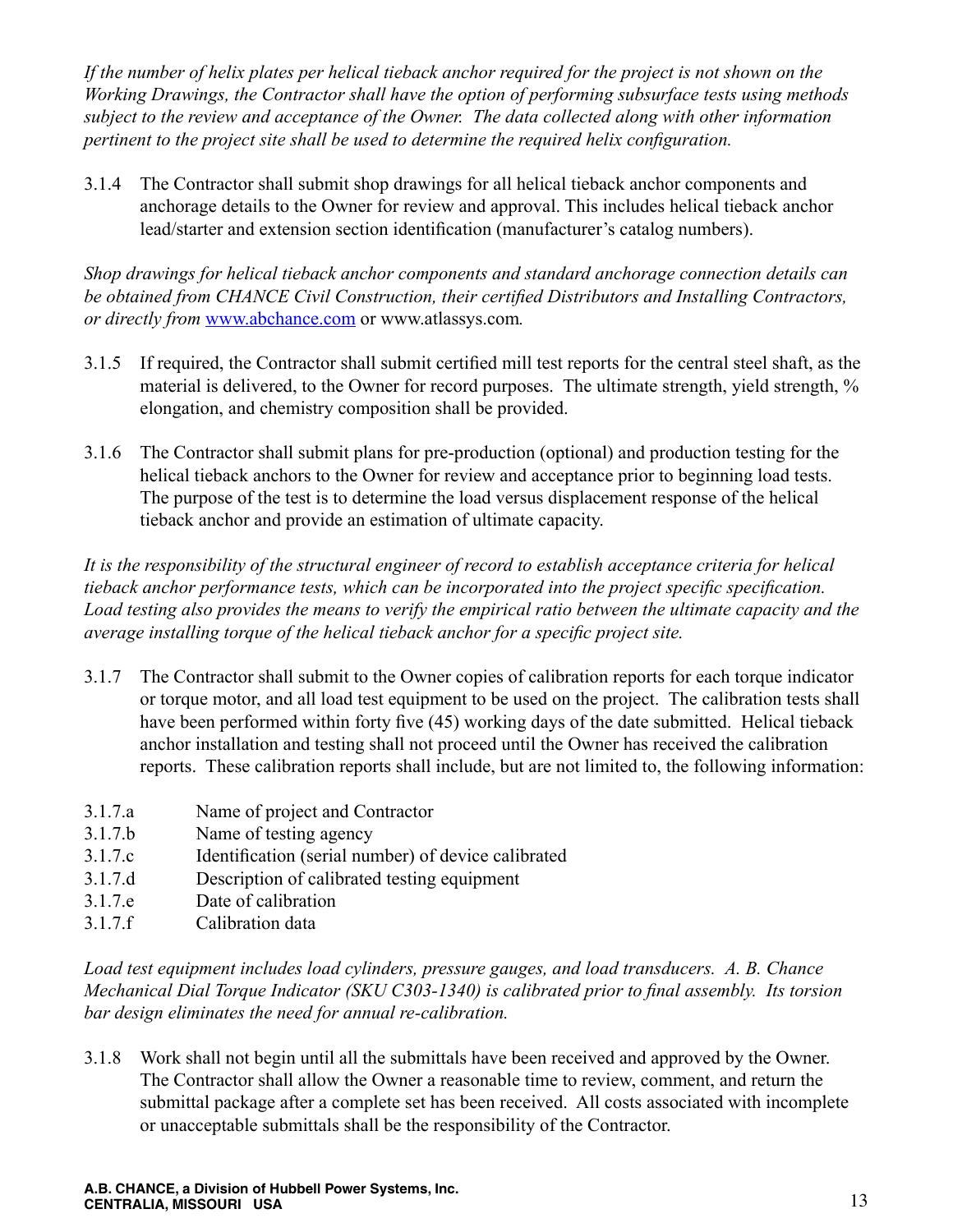#### **3.2 Installation Records**

The Contractor shall provide the Owner copies of helical tieback anchor installation records within 24 hours after each installation is completed. Records shall be prepared in accordance with the specified division of responsibilities as noted in Table-1. Formal copies shall be submitted on a weekly basis. These installation records shall include, but are not limited to, the following information.

- 3.2.1 Name of project and Contractor
- 3.2.2 Name of Contractor's supervisor during installation
- 3.2.3 Date and time of installation
- 3.2.4 Name and model of installation equipment
- 3.2.5 Type of torque indicator used
- 3.2.6 Location of helical anchor by assigned identification number
- 3.2.7 Elevation of anchorage
- 3.2.8 Actual helical tieback anchor type and configuration including lead/starter section (number and size of helix plates), number and type of extension sections (manufacturer's SKU numbers)
- 3.2.9 Helical tieback anchor installation duration and observations
- 3.2.10 Total length of installed helical anchor
- 3.2.11 Inclination of helical anchor
- 3.2.12 Installation torque at one-foot intervals for the final 10 feet
- 3.2.13 Comments pertaining to interruptions, obstructions, or other relevant information
- 3.2.14 Rated load capacities

#### **3.3 Test Reports**

The Contractor shall provide the Owner copies of field test reports within 24 hours after completion of the load tests. Records shall be prepared in accordance with the specified division of responsibilities as noted in Table-1. Formal copies shall be submitted within a reasonable amount of time following test completion. These test reports shall include, but are not limited to, the following information (note Section 6 – Helical Anchor Load Tests).

- 3.3.1 Name of project and Contractor
- 3.3.2 Name of Contractor's supervisor during installation
- 3.3.3 Name of third party test agency, if required
- 3.3.4 Date, time, and duration of test
- 3.3.5 Location of helical anchor by assigned identification number
- 3.3.6 Type of test (performance, proof)
- 3.3.7 Description of calibrated testing equipment and test set-up
- 3.3.8 Actual helical tieback anchor type and configuration including lead/starter section, number and type of extension sections (manufacturer's SKU numbers)
- 3.3.9 Steps and duration of each load increment
- 3.3.10 Cumulative anchor-head movement at each load step
- 3.3.11 Comments pertaining to test procedure, equipment adjustments, or other relevant information
- 3.3.12 Signed by third party test agency rep., registered professional engineer, or as required by local jurisdiction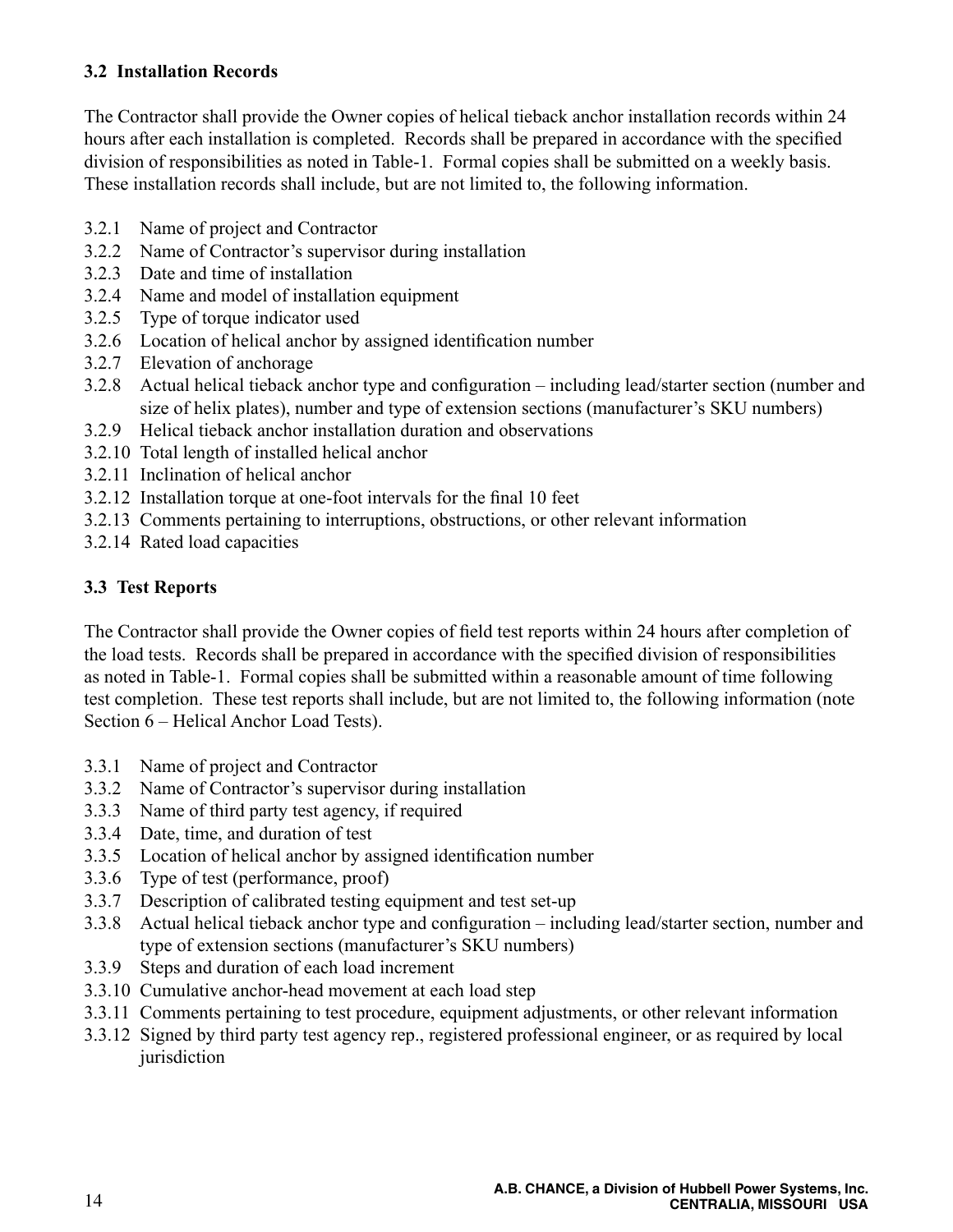#### **3.4 Closeout Submittals**

- 3.4.1 Warranty: Warranty documents specified herein
- 3.4.1.a Project Warranty: Refer to Conditions of the Contract for project warranty provisions

*Coordinate the warranty period stated herein with the project warranty as stated in the Contract documents.*

Warranty Period: (*Specify Term*) years commencing on date of Substantial Completion

3.4.1.b Manufacturer's Warranty: Submit, for Owner's Acceptance, manufacturer's standard warranty document executed by authorized company official. Manufacturer's warranty is in addition to, and not a limitation of, other rights the Owner may have under Contract Document.

#### **4 PRODUCTS AND MATERIALS**

#### **4.1 Central Steel Shaft:**

The central steel shaft, consisting of lead sections, helical extensions, and plain extensions, shall be Type SS as manufactured by CHANCE Civil Construction (Centralia and Independence, MO).

- 4.1.1 *SS5 1-1/2" Material*: Shall be hot rolled Round-Cornered-Square (RCS) solid steel bars meeting dimensional and workmanship requirements of ASTM A29. The bar shall be modified medium carbon steel grade (similar to AISI 1044) with improved strength due to fine grain size.
- 4.1.1.a Torsional strength rating = 5,500 ft-lb
- 4.1.1.b Minimum yield strength = 70 ksi
- 4.1.2 *SS125 1-1/4"; SS1375 1-3/8"; SS150 1-1/2"; SS175 1-3/4"; SS200 2"; SS225 2-1/4" Material*: Shall be hot rolled Round-Cornered-Square (RCS) solid steel bars meeting the dimensional and workmanship requirements of ASTM A29. The bar shall be High Strength Low Alloy (HSLA), low to medium carbon steel grade with improved strength due to fine grain size.
- 4.1.2.a Torsional strength rating: SS125 = 4,000 ft-lb; SS1375 = 5,500 ft-lb; SS150 = 7,000 ft-lb;  $SS175 = 11,000$  ft-lb;  $SS200 = 16,000$  ft-lb;  $SS225 = 23,000$  ft-lb
- 4.1.2.b Minimum yield strength = 90 ksi

#### **4.2 Helix Bearing Plate:**

Shall be hot rolled carbon steel sheet, strip, or plate formed on matching metal dies to true helical shape and uniform pitch. Bearing plate material shall conform to the following ASTM specifications.

- 4.2.1 *SS5 Material*: Per ASTM A572, or A1018, or A656 with minimum yield strength of 50 ksi. Plate thickness is 3/8".
- 4.2.2 *SS125 and SS1375 Material*: Per ASTM A572 with minimum yield strength of 50 ksi. Plate thickness is  $3/8$ " or  $\frac{1}{2}$ ".
- 4.2.3 *SS150 and SS175 Material*: Per ASTM A656 or A1018 with minimum yield strength of 80 ksi. Plate thickness is 3/8".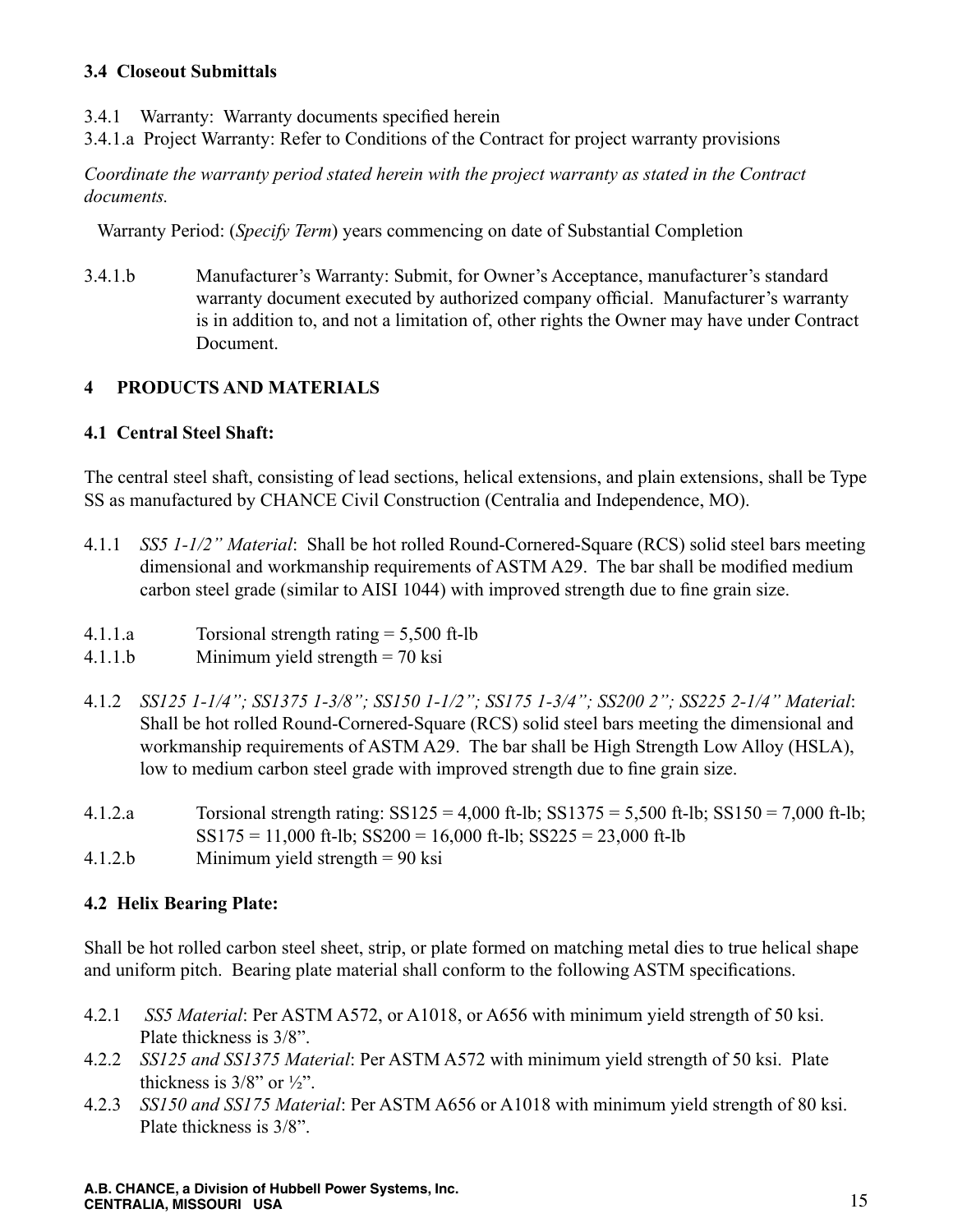4.2.4 *SS200 and SS225 Material*: Per ASTM A656 or A1018 with minimum yield strength of 80 ksi. Plate thickness is ½".

#### **4.3 Bolts:**

The size and type of bolts used to connect the central steel shaft sections together shall conform to the following ASTM specifications.

- 4.3.1 *SS125 1-1/4" Material*: 5/8" diameter bolt (2 per coupling) per SAE J429 Grade 8.
- 4.3.2 *SS1375 1-3/8" Material*: ¾" diameter bolt (2 per coupling) per SAE J429 Grade 8.
- 4.3.3 *SS5 and SS150 1-1/2" Material*: ¾" diameter bolt per ASTM A325 or A320 Grade L7.
- 4.3.4 *SS175 1-3/4" Material*: 7/8" diameter bolt per ASTM A193 Grade B7.
- 4.3.5 *SS200 2" Material*: 1-1/8" diameter bolt per ASTM A193 Grade B7.
- 4.3.6 *SS225 2-1/4" Material*: 1-1/4" diameter bolt per ASTM A193 Grade B7.

#### **4.4 Couplings:**

For type SS5, SS150, SS175, SS200, and SS225 material, the coupling shall be formed as an integral part of the plain and helical extension material as hot upset forged sockets. For Type SS125 and SS1375 material, the coupling shall be a cast steel sleeve with two holes for connecting shaft sections together.

#### **4.5 Thread bar:**

Helical tieback anchor thread bar shall be either a threaded stud adapter, or a combination of prestressing steel tendon and ductile iron or forged steel adapter, both of which are attached to the previously installed central steel shaft via an integrally forged socket or cast steel socket and coupling bolt. Tendon shall be a continuous thread steel bar of specified diameter and length depending on the application and load, per ASTM A615 (Dywidag bar or Williams All-Thread Rebar).

#### **4.6 Anchorage:**

Stressing anchorages shall be a steel bearing plate with a threaded anchor nut. Anchorage devices shall be capable of developing 95 percent of the guaranteed ultimate tensile strength of the thread bar.

- 4.6.1 Anchor nuts, bevel washers, and other threadable hardware shall be designed to comply with the load carrying requirements of the anchorage.
- 4.6.2 The bearing plate shall be fabricated from steel conforming to ASTM A36, A588, A709 or A572 specifications, or suitable equivalent.
- 4.6.3 The trumpet shall be fabricated from a steel pipe or tube conforming to the requirements of ASTM A-53 and A252 for pipe and ASTM A500 for tubing, or from a PVC pipe conforming to the requirements of ASTM D1785.
- 4.6.4 Anchorage covers shall be fabricated from steel or plastic with a minimum thickness of 0.10". If grease filled, the joint between the cover and the bearing plate shall be watertight.

#### **4.7 Corrosion Protection (Optional)**

*The corrosion protection requirements, if any, are identified in Section 1.8.4. The Specifier may elect to delete this section entirely if no corrosion protection materials are required such as for helical anchors in non-aggressive ground.*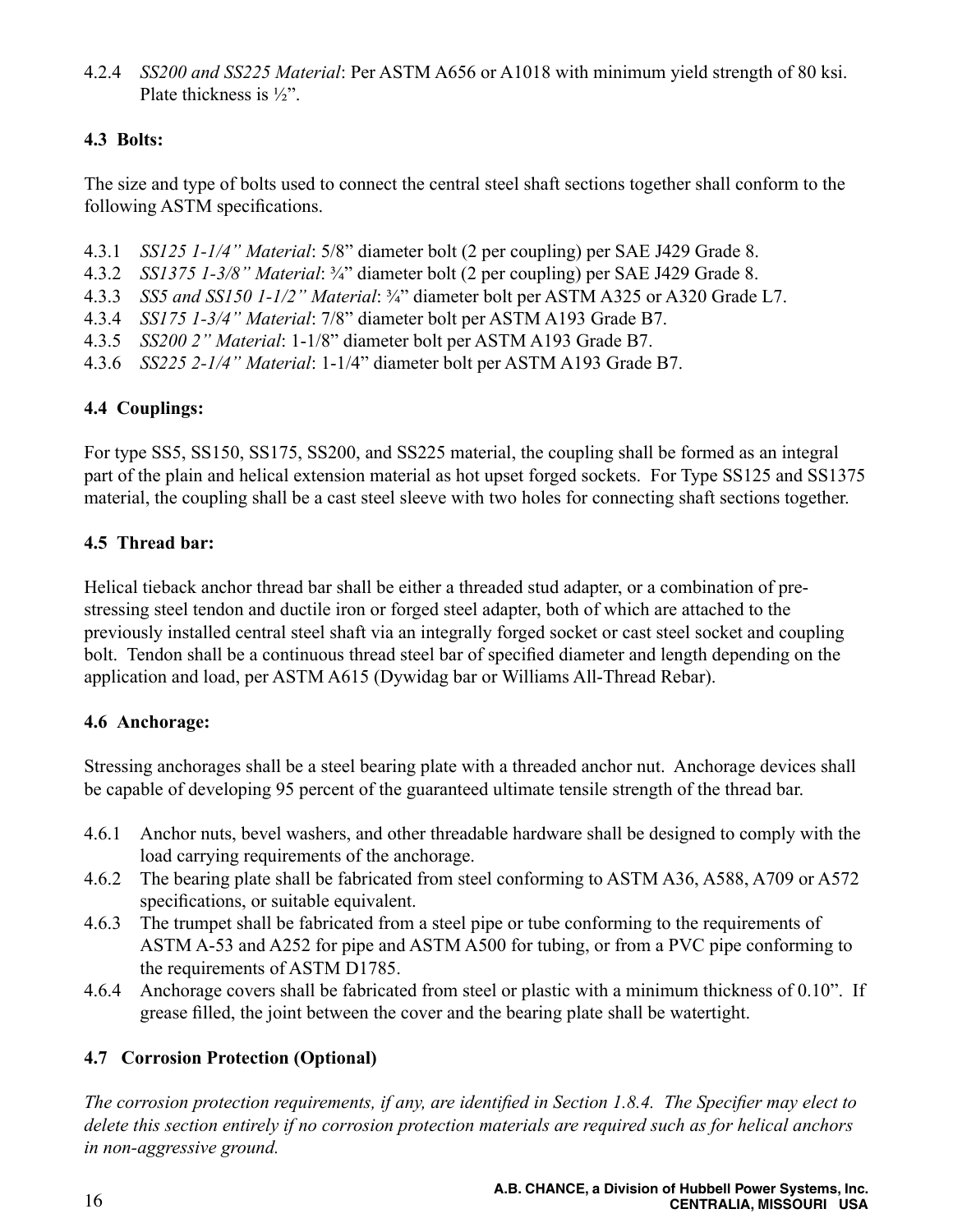- 4.7.1 Epoxy Coating: If used, the thickness of coating applied electrostatically to the central steel shaft shall be 7-12 mils. Epoxy coating shall be in accordance with ASTM A775. Bend test requirements are not required. Coupling bolts and nuts are not required to be epoxy coated.
- 4.7.2 Galvanization: If used, all Hubbell Power Systems, Inc./A. B. Chance Type SS material shall be hot-dipped galvanized in accordance with ASTM A153 or A123 after fabrication.

#### **5 EXECUTION**

#### **5.1 Site Conditions**

- 5.1.1 Prior to commencing helical anchor installation, the Contractor shall inspect the work of all other trades and verify that all said work is completed to the point where helical tieback anchors may commence without restriction.
- 5.1.2 The Contractor shall verify that all helical tieback anchors may be installed in accordance with all pertinent codes and regulations regarding such items as underground obstructions, right-ofway limitations, utilities, etc.
- 5.1.3 In the event of a discrepancy, the Contractor shall notify the Owner. The Contractor shall not proceed with helical tieback anchor installation in areas of discrepancies until said discrepancies have been resolved. All costs associated with unresolved discrepancies shall be the responsibility of the Owner.

#### **5.2 Installation Equipment**

5.2.1 Shall be rotary type, hydraulic power driven torque motor with clockwise and counter-clockwise rotation capabilities. The torque motor shall be capable of continuous adjustment to revolutions per minute (RPM's) during installation. Percussion drilling equipment shall not be permitted. The torque motor shall have torque capacity 15% greater than the torsional strength rating of the central steel shaft to be installed.

*Helical tieback anchors should be installed with high torque, low RPM torque motors, which allow the helical screw plates to advance with minimal soil disturbance.*

5.2.2 Equipment shall be capable of applying adequate down pressure (crowd) and torque simultaneously to suit project soil conditions and load requirements. The equipment shall be capable of continuous position adjustment to maintain proper helical anchor alignment.

#### **5.3 Installation Tooling**

5.3.1 Shall consist of a Kelly Bar Adapter (KBA) and Type SS drive tool as manufactured by CHANCE Civil Construction and used in accordance with the manufacturers written installation instructions.

*Installation tooling should be maintained in good working order and safe to operate at all times. Flange bolts and nuts should be regularly inspected for proper tightening torque. Bolts, connecting pins, and retainers should be periodically inspected for wear and/or damage and replaced with identical items provided by the manufacturer. Heed all warning labels. Worn or damaged tooling should be replaced.*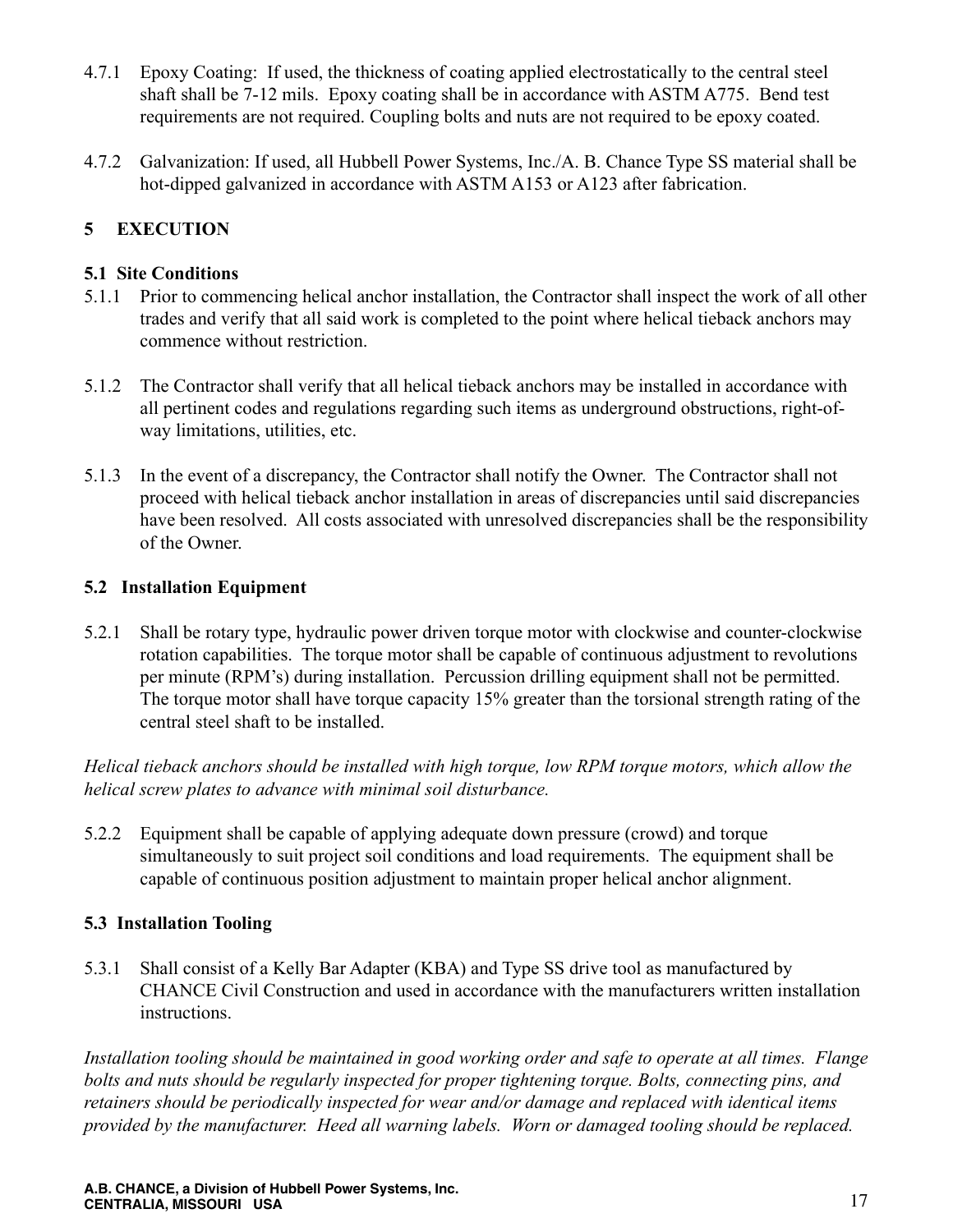- 5.3.2 A torque indicator shall be used during helical tieback anchor installation. The torque indicator can be an integral part of the installation equipment or externally mounted in-line with the installation tooling. Torque indicators are available from CHANCE Civil Consturction.
- 5.3.2.a Shall be capable of providing continuous measurement of applied torque throughout the installation.
- 5.3.2.b Shall be capable of torque measurements in increments of at least 500 ft-lb
- 5.3.2.c Shall be calibrated prior to pre-production testing or start of work. Torque indicators which are an integral part of the installation equipment shall be calibrated on-site. Torque indicators which are mounted in-line with the installation tooling shall be calibrated either on-site or at an appropriately equipped test facility. Indicators that measure torque as a function of hydraulic pressure shall be calibrated at normal operating temperatures.
- 5.3.2.d Shall be re-calibrated, if in the opinion of the Owner and/or Contractor reasonable doubt exists as to the accuracy of the torque measurements.

#### **5.4 Installation Procedures**

#### 5.4.1 *Central Steel Shaft:*

- 5.4.1.a The helical tieback anchor installation technique shall be such that it is consistent with the geotechnical, logistical, environmental, and load carrying conditions of the project.
- 5.4.1.b The lead section shall be positioned at the location as shown on the working drawings. The lead section may be started perpendicular to the wall face to assist initial advancement into the soil. After initial penetration, the required inclination angle shall be established. The helical tieback anchor sections shall be engaged and advanced into the soil in a smooth, continuous manner at a rate of rotation of 5 to 20 RPM's. Extension sections shall be provided to obtain the required minimum overall length and installation torque as shown on the working drawings. Connect sections together using coupling bolt and nut torqued to 40 ft-lb.
- 5.4.1.c Sufficient down pressure shall be applied to uniformly advance the helical tieback anchor sections approximately 3 inches per revolution. The rate of rotation and magnitude of down pressure shall be adjusted for different soil conditions and depths.

#### 5.4.2 *Thread Bar:*

5.4.2.a After the termination criteria as detailed in Section 5.5 has been met, the central steel shaft is connected to the anchorage via the threaded stud adapter or via the combination of pre-stressing steel tendon and adapter.

#### **5.5 Termination Criteria**

- 5.5.1 The torque as measured during the installation shall not exceed the torsional strength rating of the central steel shaft.
- 5.5.2 The minimum installation torque and minimum free-length criteria as shown on the working drawings shall be satisfied prior to terminating the helical tieback anchor installation. In the event any helical anchor fails these production quality control criteria, the following pre-qualified remedies are authorized: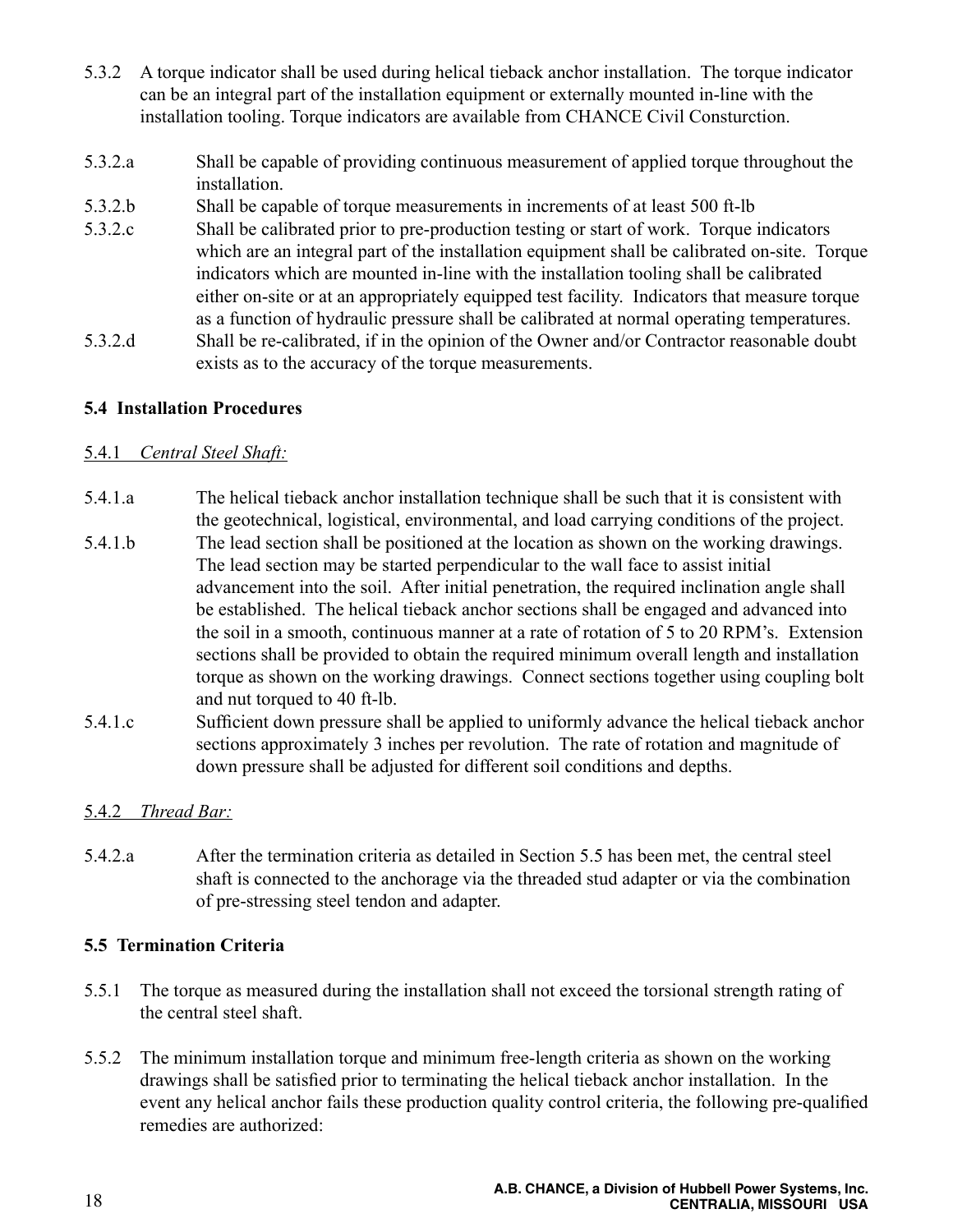- 5.5.3 If the torsional strength rating of the central steel shaft and/or installation equipment has been reached prior to achieving the minimum free-length required, the Contractor shall have the following options:
- 5.5.3.a Terminate the installation at the depth obtained subject to the review and acceptance of the Owner, or:
- 5.5.3.b Remove the existing helical tieback anchor and install a new one with fewer and/or smaller diameter helix plates. The new helix configuration shall be subject to review and acceptance of the Owner. If re-installing in the same location, the top-most helix of the new helical tieback anchor shall be terminated at least (3) three feet beyond the terminating depth of the original anchor without exceeding any applicable maximum embedment length requirements, or:
- 5.5.3.c Replace the existing helical tieback anchor with one having a shaft with a higher torque strength rating. The new shaft size/type shall be subject to review and acceptance of the Owner. If re-installing in the same location, the top-most helix of the new helical tieback anchor shall be terminated at least (3) three feet beyond the terminating depth of the original anchor without exceeding any applicable maximum embedment length requirements.

#### *It is generally not recommended to re-use helical tieback anchor shaft material after it has been permanently twisted during a previous installation.*

- 5.5.4 If the minimum installation torque as shown on the working drawings is not achieved at the minimum overall length, the Contractor shall have the following options:
- 5.5.4.a Install the helical tieback anchor deeper using additional extension sections until the minimum installation torque criterion is met, provided that, if a maximum length constraint is applicable, continued installation does not exceed said maximum length constraint, or:
- 5.5.4.b Remove the existing helical tieback anchor and install a new one with additional and/ or larger diameter helix plates. The new helix configuration shall be subject to review and acceptance of the Owner. If re-installing in the same location, the top-most helix of the new helical tieback anchor shall be terminated at least (3) three feet beyond the terminating depth of the original anchor provided that, if a maximum length constraint is applicable, continued installation does not exceed said maximum length constraint, or:
- 5.5.4.c De-rate the load capacity of the helical tieback anchor and install additional helical anchors as necessary. The de-rated capacity and additional anchor location shall be subject to the review and acceptance of the Owner.
- 5.5.5 If the minimum installation torque as shown on the working drawings is not achieved before reaching a specified maximum embedment length, the Contractor shall have the following options:
- 5.5.5.a If allowed by the Owner's representative, remove the existing helical tieback anchor and reinstall at a position at least three times the diameter of the largest helix away from the initial location. Original embedment length and installation torque criteria must be met. Repositioning may require the installation of additional helical tieback anchors with design loads adjusted for spacing changes, or:
- 5.5.5.b Demonstrate acceptable helical tieback anchor performance through proof testing, or: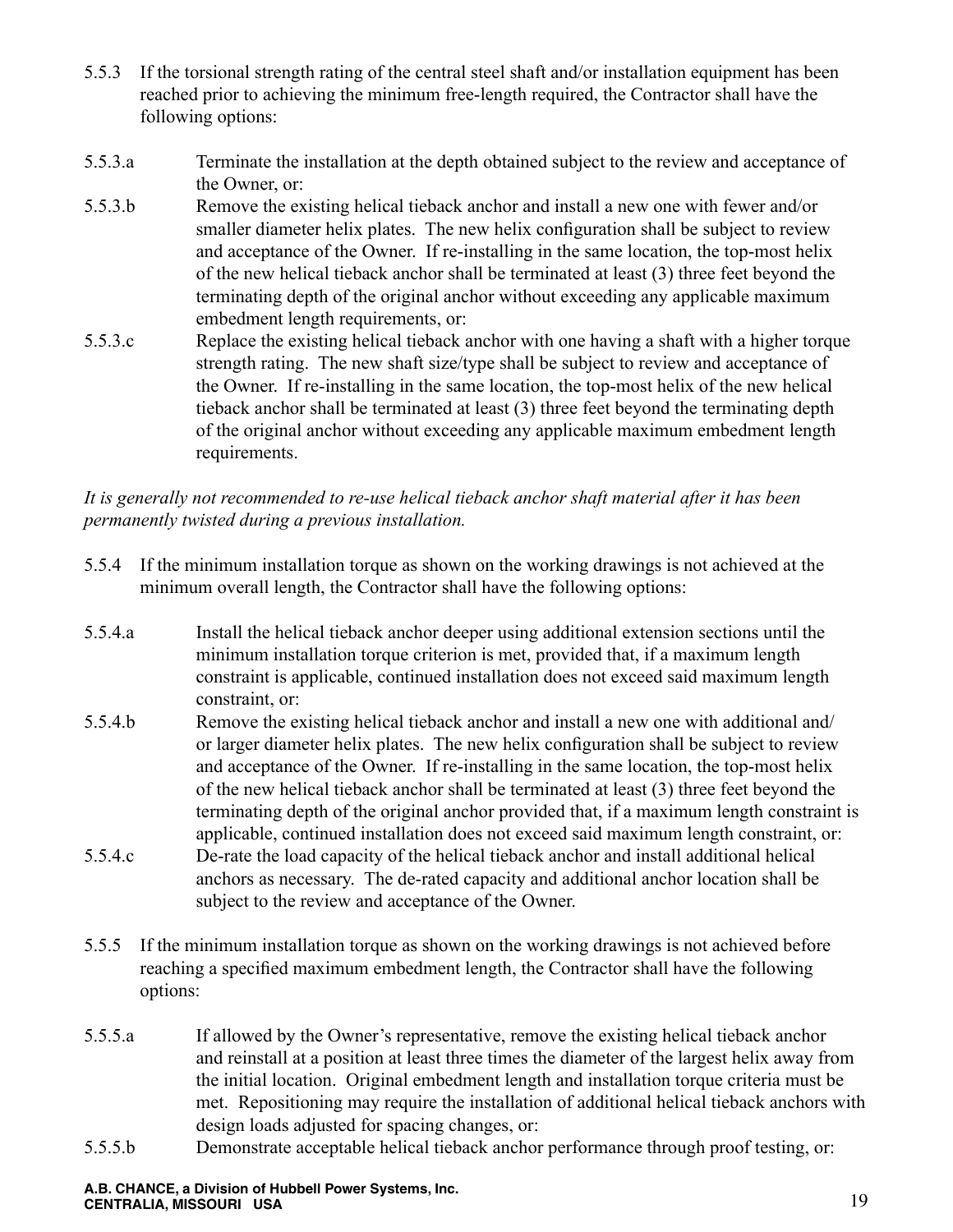- 5.5.5.c De-rate the load capacity of the helical tieback anchor and install additional helical anchors as necessary. The de-rated capacity and additional anchor location shall be subject to the review and acceptance of the Owner.
- 5.5.6 If the helical tieback anchor is refused or deflected by a subsurface obstruction, the installation shall be terminated and the anchor removed. The obstruction shall be removed, if feasible, and the helical tieback anchor re-installed. If obstruction can't be removed, the helical tieback anchor shall be installed at an adjacent location, subject to review and acceptance of the Owner.
- 5.5.7 If the torsional strength rating of the central steel shaft and/or installation equipment has been reached prior to proper positioning of the last plain extension section relative to the anchorage, the Contractor may remove the last plain extension and replace it with a shorter length extension. If it is not feasible to remove the last plain extension, the Contractor may cut said extension to the correct length and field drill a hole in cut-off shaft. The Contractor shall not reverse (backout) the helical anchor to facilitate extension removal.
- 5.5.8 The average torque for the last three feet of penetration shall be used as the basis of comparison with the minimum installation torque as shown on the working drawings. The average torque shall be defined as the average of the last three readings recorded at one-foot intervals.

*The average torque can be empirically related to the helical tieback anchor's ultimate capacity in endbearing. This well-known attribute of helical anchors can be used as a production control method to indicate the tieback's end-bearing capacity.* 

#### **6 HELICAL TIEBACK ANCHOR LOAD TESTS**

The Contractor shall submit for review and acceptance the proposed helical tieback anchor load testing procedure. Production and pre-production test procedures shall be in conformance with the helical anchor test procedures as detailed below, and shall provide the minimum following information:

- Type and accuracy of load equipment
- ♦ Type and accuracy of load measuring equipment
- ♦ Type and accuracy of anchor-head deflection equipment
- Calibration report for complete load equipment, including hydraulic jack, pump, pressure gauge, hoses, and fittings.

#### **6.1 Pre-Production Tests (Optional)**

Load tests shall be performed to verify the suitability and capacity of the proposed helical tieback anchor, and the proposed installation procedures prior to installation of production anchors.

sacrificial test anchors shall be constructed immediately prior to the start of work on the production tieback anchors. The Owner shall determine the number of pre-production tests, their location, and acceptable load and movement criteria. Additional purpose of pre-production tests is to empirically verify the ultimate capacity to the average installing torque of the helical tieback anchor for the project site.

Pre-production helical anchor installation methods, procedures, equipment, and overall length shall be identical to the production anchors to the extent practical except where approved otherwise by the Owner. Such tests shall be based, as a minimum, on the principles of the performance test.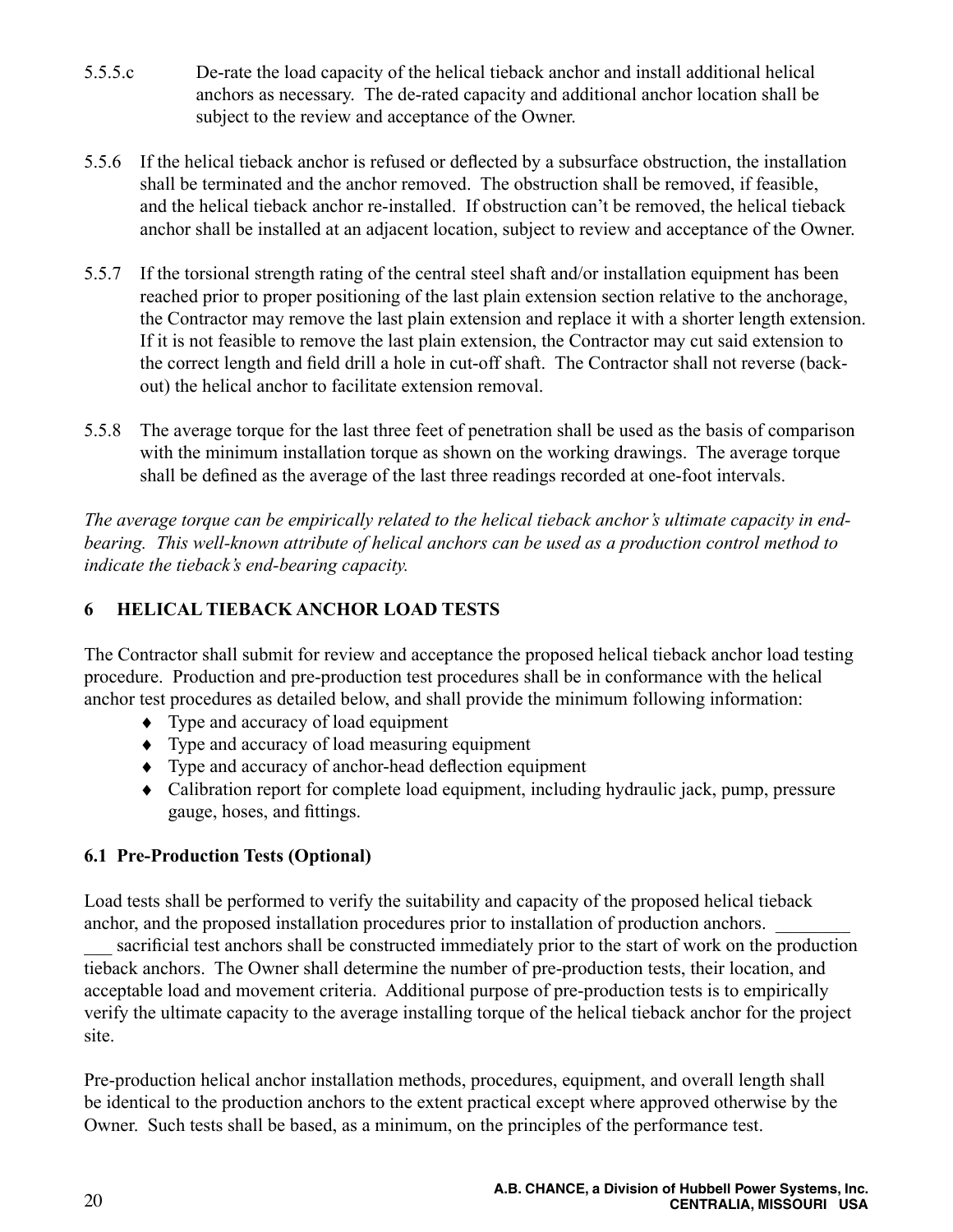If the pre-production test fails to meet the design requirements, the Contractor shall modify the helical tieback anchor design and/or installation methods and retest the modified anchor, as directed by the Owner. *For prescriptive specifications, the Engineer will define the appropriate modifications.*

#### **6.2 Load Test Equipment**

- 6.2.1 The hydraulic jack shall be positioned at the beginning of the test such that the unloading and repositioning of the jack during the test shall not be required. The jacking system shall be capable of applying a tension load not less than eighty percent (80%) of the guaranteed ultimate tension capacity of the thread bar. The pressure gauge shall be graduated in 100 psi increments or less. The stroke of the jack shall not be less than the theoretical elastic elongation of the total helical anchor length at the maximum test load.
- 6.2.2 The load test equipment shall be capable of increasing or decreasing the applied load incrementally. The incremental control shall allow for small adjustments, which may be necessary to maintain the applied load for a sustained, hold period.
- 6.2.3 The reaction system (or retaining structure itself) shall be designed so as to minimize its movement under load and to prevent bending of the thread bar. If the reaction system is the retaining structure, then said structure and connections shall be checked to determine if they have sufficient strength and capacity to distribute the test loads to the ground. Test loads are normally higher than the design loads on the structure. The direction of the applied load shall be co-linear with the helical anchor at all times.
- 6.2.4 A dial gauge shall be used to measure anchor movement. The dial gauge shall have an accuracy of at least +/-0.001-in. and a minimum travel sufficient to measure all anchor movements without requiring resetting the gauge. The dial gauge shall be positioned so its stem is coaxial with the axis of the anchor. The stem may rest on a smooth plate located at the end of the anchor. Said plate shall be positioned perpendicular to the axis of the anchor. The dial gauge shall be supported by a reference apparatus to provide an independent fixed reference point. Said reference apparatus shall be independent of the reaction system and shall not be affected by any movement of the reaction system.
- 6.2.5 The load test equipment shall be re-calibrated, if in the opinion of the Owner and/or Contractor reasonable doubt exists as to the accuracy of the load or deflection measurements.

#### **6.3 Testing Program**

- 6.3.1 The anchor testing program shall consist of two parts, namely, performance tests and proof tests. The testing procedures are as described in Sections 6.3.4 and 6.3.5 respectively.
- 6.3.2 The Owner shall select the helical tieback anchors to be performance tested within each wall area or tier. One anchor per wall area or tier shall be tested in accordance with the performance test procedures. These anchors should be located in the area of soil borings if possible. These anchors are to be installed, tested, and approved by the Owner prior to the installation of production anchors within that area or tier. All anchors, which are performance tested, shall be used as production anchors and incorporated into the retention structure. Upon completion and approval of the performance tests, the installation of production anchors may proceed.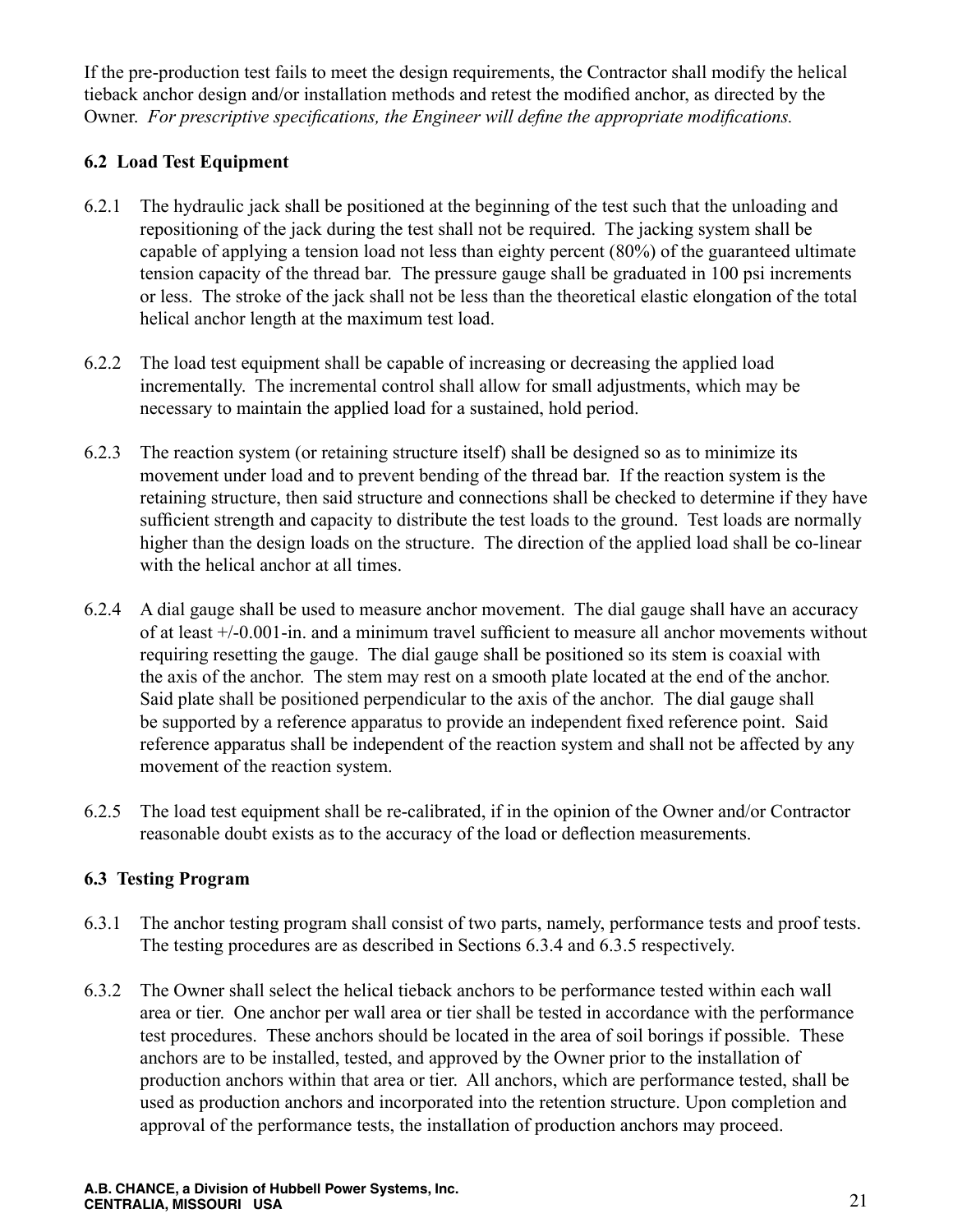6.3.3 Proof tests shall be performed on all production helical tieback anchors which are not performance tested. Proof tests results are subject to the approval of the Owner.

#### 6.3.4 **Performance Test Procedures**

- 6.3.4.a Two (2) percent of the helical tieback anchors or a minimum of two (2) anchors, which ever is greater, shall be performance tested in accordance with the following procedures.
- 6.3.4.b The helical anchors which are performance tested may be completely unloaded prior to adjusting to the lock-off load, if so warranted by the construction sequence. Final loading to the lock-off load does not require further movement readings.
- 6.3.4.c Helical tieback anchors shall be performance tested by incrementally loading and unloading the anchor in accordance with the following schedule. The load shall be raised from one increment to another immediately after recording the anchor movement. The anchor movement shall be measured and recorded to the nearest 0.001 inches with respect to an independent fixed reference point at the alignment load and at each increment load. The load shall be monitored with a pressure gauge. At load increments other than the maximum test load, the load shall be held just long enough to obtain and record the movement reading.

| PERFORMANCE TEST SCHEDULE          |           |           |           |                                         |  |
|------------------------------------|-----------|-----------|-----------|-----------------------------------------|--|
| CYCLICAL LOAD INCREMENTS (%DL/100) |           |           |           |                                         |  |
| AL                                 | AL        | AL        | AL        | AI                                      |  |
| $0.25DL*$                          | 0.25DL    | 0.25DL    | 0.25DL    | 0.25DL                                  |  |
|                                    | $0.50DL*$ | 0.50DL    | 0.50DL    | 0.50DL                                  |  |
|                                    |           | $0.75DL*$ | 0.75DL    | 0.75DL                                  |  |
|                                    |           |           | $1.00DL*$ | 1.00DL                                  |  |
|                                    |           |           |           | $1.25DL*$                               |  |
|                                    |           |           |           | Reduce to<br>lock-off load <sup>#</sup> |  |

\* - See Section 6.3.4.e

# - Except as noted in Section 6.3.4.b

 $AL =$  Alignment Load (10%-15% DL);  $DL =$  Design (Working) Load

*A test load higher than 1.25 DL may be specified by the Owner under special conditions. Such special conditions may arise if fixed reference points cannot be practically established, against which to directly measure anchor head movement, for example.*

6.3.4.d The 1.25DL load increment shall be held for ten (10) minutes. The ten minute observation period shall commence as soon as the 1.25DL load is applied to the anchor. Movements shall be recorded at 0.5, 1, 2, 3, 4, 5, 6, and 10 minutes. If the anchor movement between the one (1) minute and ten (10) minute readings exceeds 0.05 inches, then the 1.25 DL test load shall be maintained for an additional 20 minutes. Movements shall be recorded at 15, 20, 25, and 30 minutes. If the acceptance criteria given in Section 6.4.1 is not satisfied, then the anchor test shall be continued for an additional 30 minutes. Movements shall be recorded at 45 and 60 minutes. If the acceptance criteria is not satisfied after this extended observation period, then the contractor shall exercise one of the options as referenced in Section 6.4.2.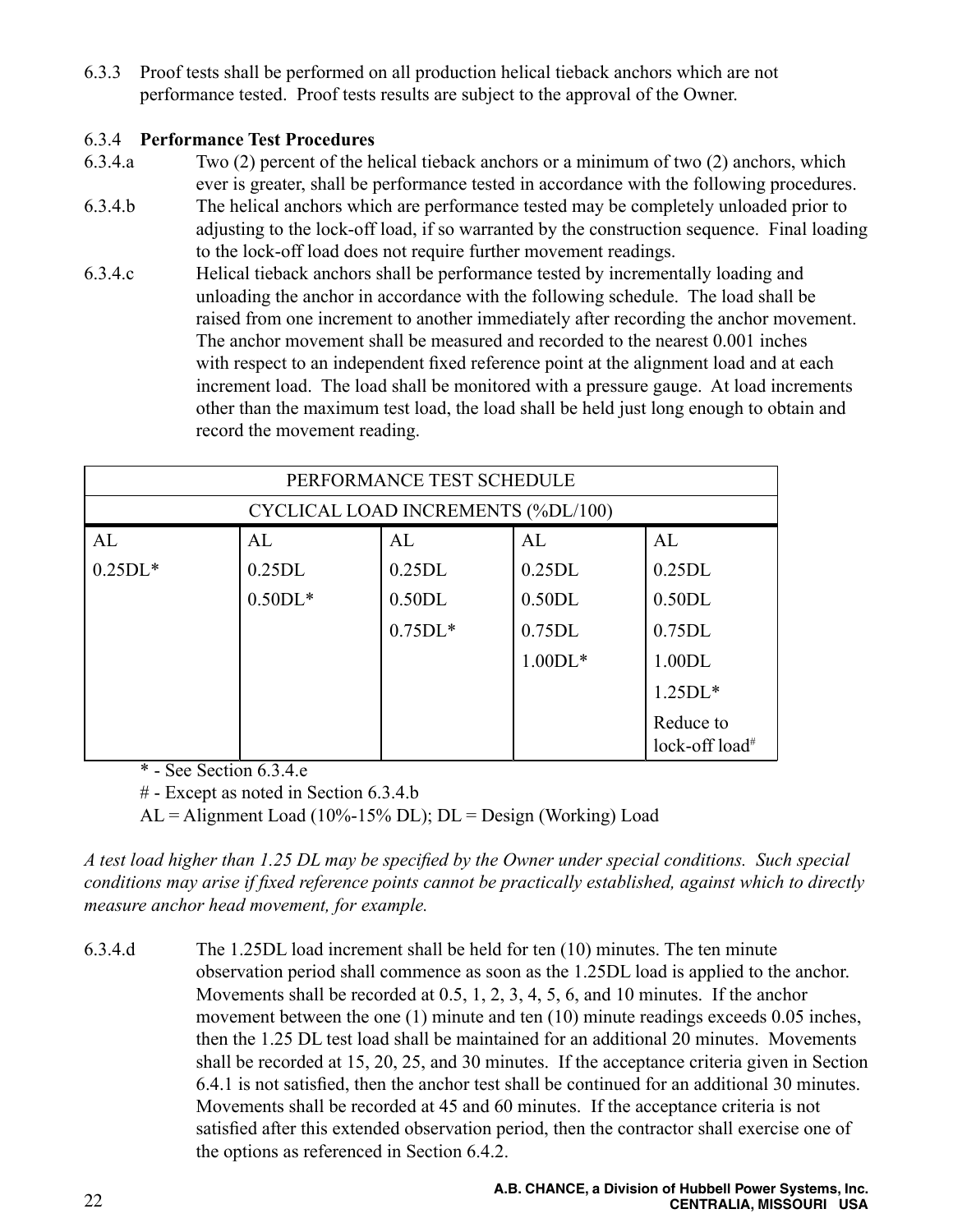- 6.3.4.e The Contractor shall plot the helical anchor movement versus load for each load increment marked with an asterisk (\*) in the performance test schedule and plot the residual movement at each alignment load versus the highest previously applied load.
- 6.3.4.f Throughout the 1.25DL observation period, the load shall be held constant by adjusting the hydraulic pressure. Care must be taken so as not to exceed the 1.25DL test load.

#### 6.3.5 **Proof Test Procedures**

- 6.3.5.a All anchors which are not performance tested shall be proof tested.
- 6.3.5.b Anchors which are proof tested may be completely unloaded prior to adjusting to the lock-off load, if so warranted by the construction sequence. Final loading to the lock-off load does not require further movement readings.
- 6.3.5.c The proof test shall be performed by incrementally loading the helical anchor in accordance with the following schedule. The load shall be raised from one increment to another after an observation period. The anchor movement shall be measured and recorded to the nearest 0.001 inches with respect to an independent fixed reference point at the alignment load and at each increment load. The load shall be monitored with a pressure gauge. At load increments other than the maximum test load, the load shall be held for a period not to exceed two (2) minutes. The two minute observation period shall begin when the pump begins to load the anchor to the next load increment. Movement readings shall be taken at the end of the two minute observation period.

| <b>PROOF TEST SCHEDULE</b>           |                                  |  |  |  |
|--------------------------------------|----------------------------------|--|--|--|
| LOAD TEST SCHEDULE (%DL/100)         | <b>OBSERVATION PERIOD (MIN.)</b> |  |  |  |
| AL                                   | 0.0                              |  |  |  |
| 0.25DL                               | 2.0                              |  |  |  |
| 0.50DL                               | 2.0                              |  |  |  |
| 0.75DL                               | 2.0                              |  |  |  |
| 1.00DL                               | 2.0                              |  |  |  |
| $1.25DL*$                            | 5.0                              |  |  |  |
| Reduce to lock-off load <sup>#</sup> |                                  |  |  |  |

\* - see Section 6.3.5.e

# - except as noted in Section 6.3.5.b

 $AL =$  Alignment Load (10%-15% DL)

DL = Design (Working) Load

6.3.5.d The 1.25DL test load shall be maintained for five (5) minutes. This five minute observation period shall commence as soon as the 1.25DL is applied to the anchor. Movement readings shall be recorded at 0.5, 1, 2, 3, 4, and 5 minutes. If the movement between the 0.5 and 5 minute reading exceeds 0.05 inches, then the 1.25DL test load shall be maintained for an additional five (5) minutes. Movement readings shall be recorded at 6 and 10 minutes. If the acceptance criteria given in Section 6.4.1 is not satisfied, then the anchor test shall be continued for an additional twenty (20) minutes. Movement readings shall be recorded at 15, 20, 25, and 30 minutes. If the acceptance criteria is not satisfied after this extended observation period, then the contractor shall exercise one of the options as referenced in Section 6.4.2.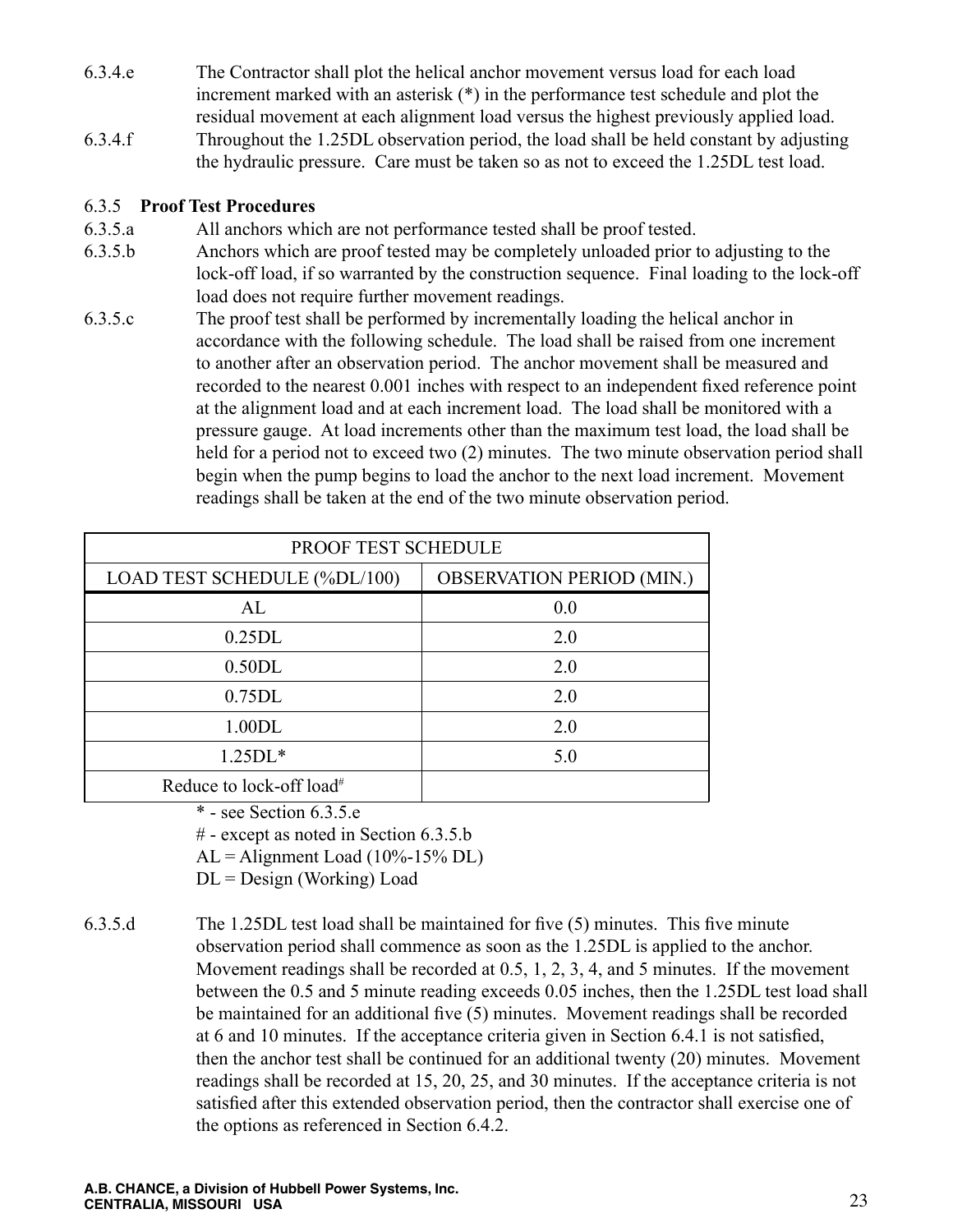- 6.3.5.e The Contractor shall plot the helical anchor movement vs. load for each load increment in the proof test.
- 6.3.5.f Throughout the 1.25DL observation period, the load shall be held constant by adjusting the hydraulic pressure. Care must be taken so as not to exceed the 1.25DL test load.

#### **6.4 Acceptance Criteria**

- 6.4.1 The net movement for the performance and proof tests shall not exceed 0.10 inches during the final log cycle of time (examples, 3-min. to 30-min. for performance tests; 1-min. to 10-min. for proof tests).
- 6.4.2 If the above criteria is exceeded, then the test shall be continued for an extended period of time as defined in Section 6.3.4.d for the performance test and in Section 6.3.5.d for the proof test. If the final log cycle of time movement at the end of the extended observation period exceeds 0.10 then the contractor shall have the following options:
- 6.4.2.a Extend the observation period for an additional 60 minutes for the performance test with movement readings taken at 80, 90, 100, and 120 minutes. Extend the observation period for an additional 30 minutes if the proof test is involved with movement readings taken at 45 and 60 minutes. The net movement shall not exceed 0.10 inches during the final log cycle of time.
- 6.4.2.b Install the helical anchor deeper so as to increase its average installation torque, provided that the maximum torque capacity of the anchor and the maximum length constraint, is not exceeded. This anchor shall be proof tested.
- 6.4.2.c Remove the helical anchor and reinstall an anchor with larger diameter and/or additional helices. If this anchor is reinstalled at the same location, then the last helix of this reinstalled anchor shall penetrate at least five (5'-0) feet beyond the length of the original anchor, provided the maximum length constraint is not exceeded. This anchor shall be proof tested.
- 6.4.2.d Reduce the design load of the helical anchor. This anchor shall be performance tested at the reduced design load. This option will require one or two additional anchors be installed adjacent to this reduced design load anchor. The number of additional anchors to be installed is a function of the reduced design load. Adjacent anchor(s) shall be installed at least three diameters, based on the largest helix, away from the reduced design load anchor. Design loads on adjacent anchor(s) shall be adjusted accordingly based on the revised horizontal spacing.

#### **7 MEASUREMENT AND PAYMENT**

Helical tieback anchor work can be paid for in different ways, reflecting the relative risk to be accepted by the Owner and the Contractor. However, the following items are common and standard.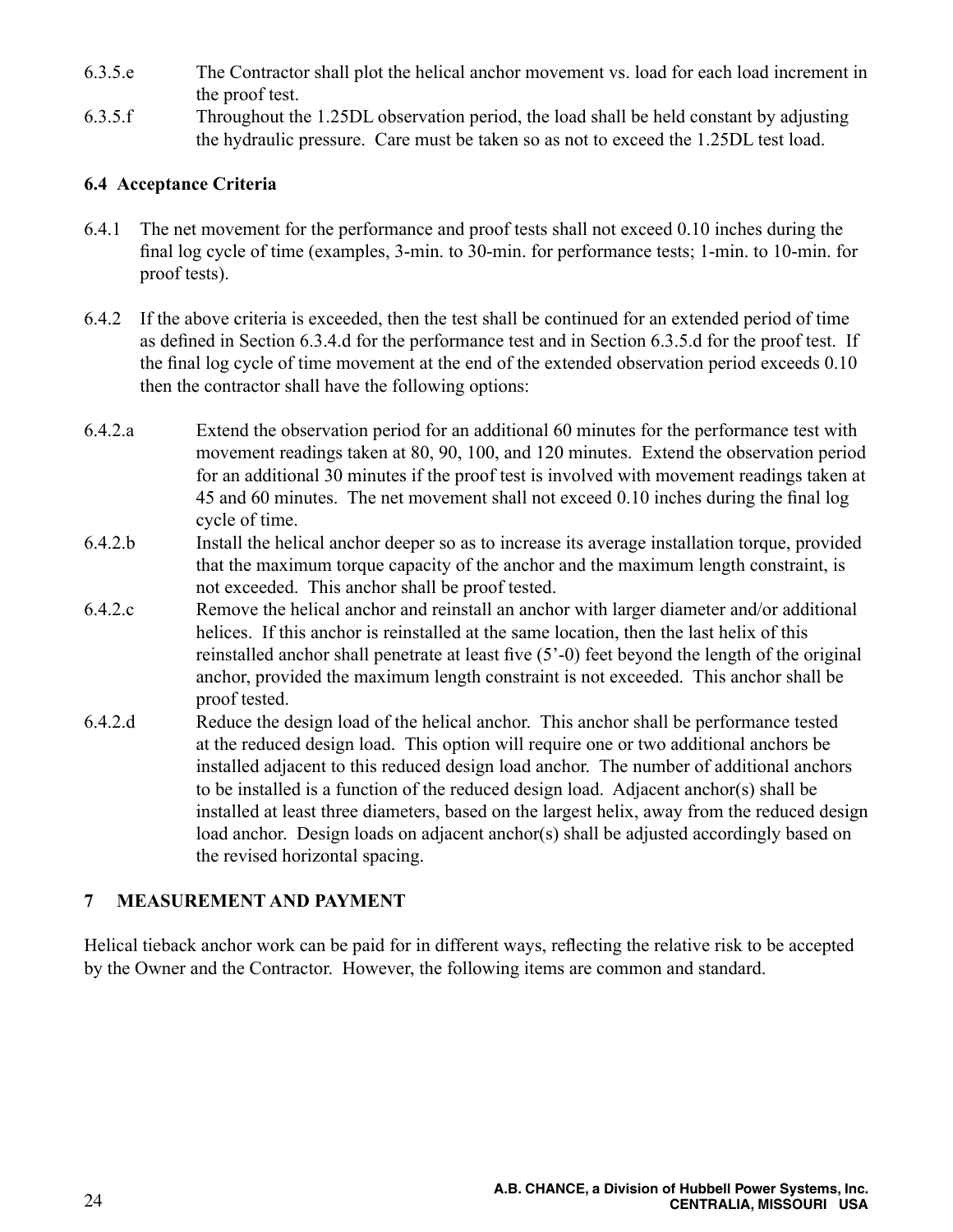| <b>QUANTITY</b> | <b>DESCRIPTION</b>                                                 | UNIT                         |
|-----------------|--------------------------------------------------------------------|------------------------------|
|                 | Mobilization/Demobilization                                        | Lump sum                     |
| As required     | Conduct pre-production test<br>anchor program of declared<br>scope | Lump sum                     |
| As required     | <b>Performance Test Production</b><br><b>Helical Anchors</b>       | Per anchor                   |
|                 | <b>Obstructions</b>                                                | Per hour or Force<br>Account |
| As required     | <b>Helical Anchor Installation</b>                                 | As below                     |

- **•** *Per Unit Length*: Helical tieback anchors meeting the design capacity shall be paid for per lineal foot below grade.
- **•** *Per Helical Anchor*: Helical tieback anchors meeting the design capacity shall be paid for on a "per" anchor" basis (no allowance for changes in length relative to that originally bid).
- ♦ *Per Helical Anchor with Add/Deduct*: Helical tieback anchors meeting the design capacity shall be paid for on a "per anchor" basis, with a predetermined length, and an add/deduct amount per lineal foot to accommodate field changes.
- ♦ *Lump Sum*: The whole helical tieback anchor project shall be paid for on a "lump sum" basis (no allowance for changes due to additional anchor length relative to that originally bid).

#### END OF SPECIFICATION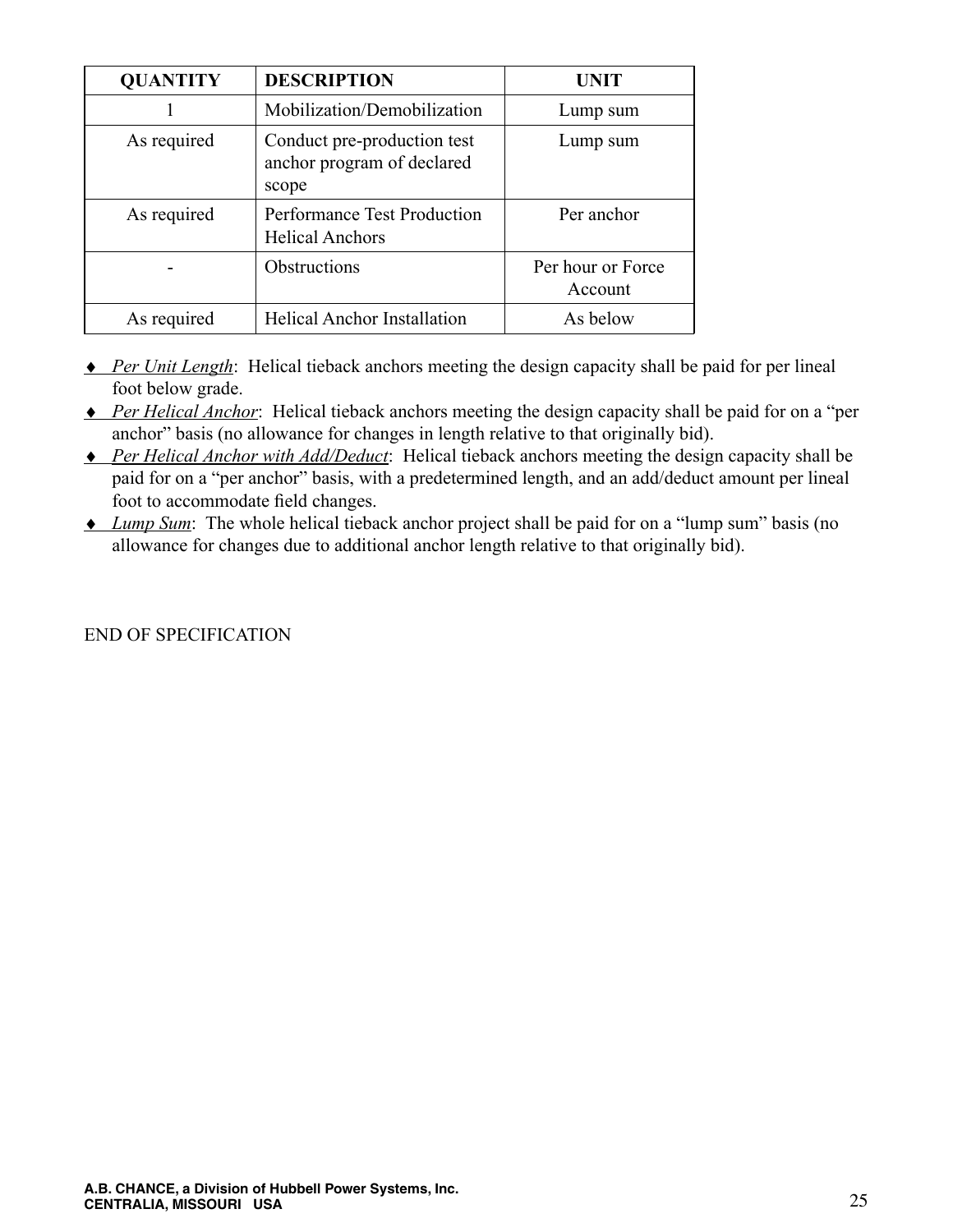## APPENDIX

### TABLE-A

#### CHANCE Civil Construction

#### MECHANICAL STRENGTH RATINGS – Type SS HELICAL ANCHORS

| <b>RATING TYPE</b>                                                   | <b>CENTRAL STEEL SHAFT PRODUCT FAMILY</b> |                                            |                                 |                                           |                                          |                                  |                                           |
|----------------------------------------------------------------------|-------------------------------------------|--------------------------------------------|---------------------------------|-------------------------------------------|------------------------------------------|----------------------------------|-------------------------------------------|
|                                                                      | <b>SS125</b><br>$1 - 1/4$ "<br><b>RCS</b> | <b>SS1375</b><br>$1 - 3/8$ "<br><b>RCS</b> | SS5<br>$1 - 1/2"$<br><b>RCS</b> | <b>SS150</b><br>$1 - 1/2$ "<br><b>RCS</b> | <b>SS175</b><br>$1 - 3/4"$<br><b>RCS</b> | <b>SS200</b><br>2"<br><b>RCS</b> | <b>SS225</b><br>$2 - 1/4$ "<br><b>RCS</b> |
| <b>Torque Strength Rating</b><br>$(ft-lb)$                           | 4,000                                     | 5,500                                      | 5,500                           | 7,000                                     | 11,000                                   | 16,000                           | 23,000                                    |
| <b>Ultimate Strength Per</b><br>Helix (kip)<br>(Tension/Compression) | $*30$                                     | $*35$                                      | $*40$                           | $*40$                                     | $*50$                                    | 60                               | 60                                        |
| <b>Tension Capacity Limit<sup>1</sup></b><br>(kip)                   | 40                                        | 55                                         | 55                              | 70                                        | $*110$                                   | $*160$                           | $*230$                                    |
| <b>Ultimate Tension</b><br>Strength <sup>2</sup> (kip)               | 60                                        | 75                                         | 70                              | 70                                        | 100                                      | 150                              | 200                                       |

**\* For 14" Dia. 3/8" Thick Helix Plates, Reduce the Ultimate Capacity by 20%**

**1 - Based on torque rating – Tension Capacity Limit = Torque Rating x Kt; "Default" Kt for Type SS = 10** 

**2 – Based on mechanical strength of coupling**

**# - Limited by mechanical strength of coupling bolt** 

Actual installed capacities are dependent on site specific soil conditions.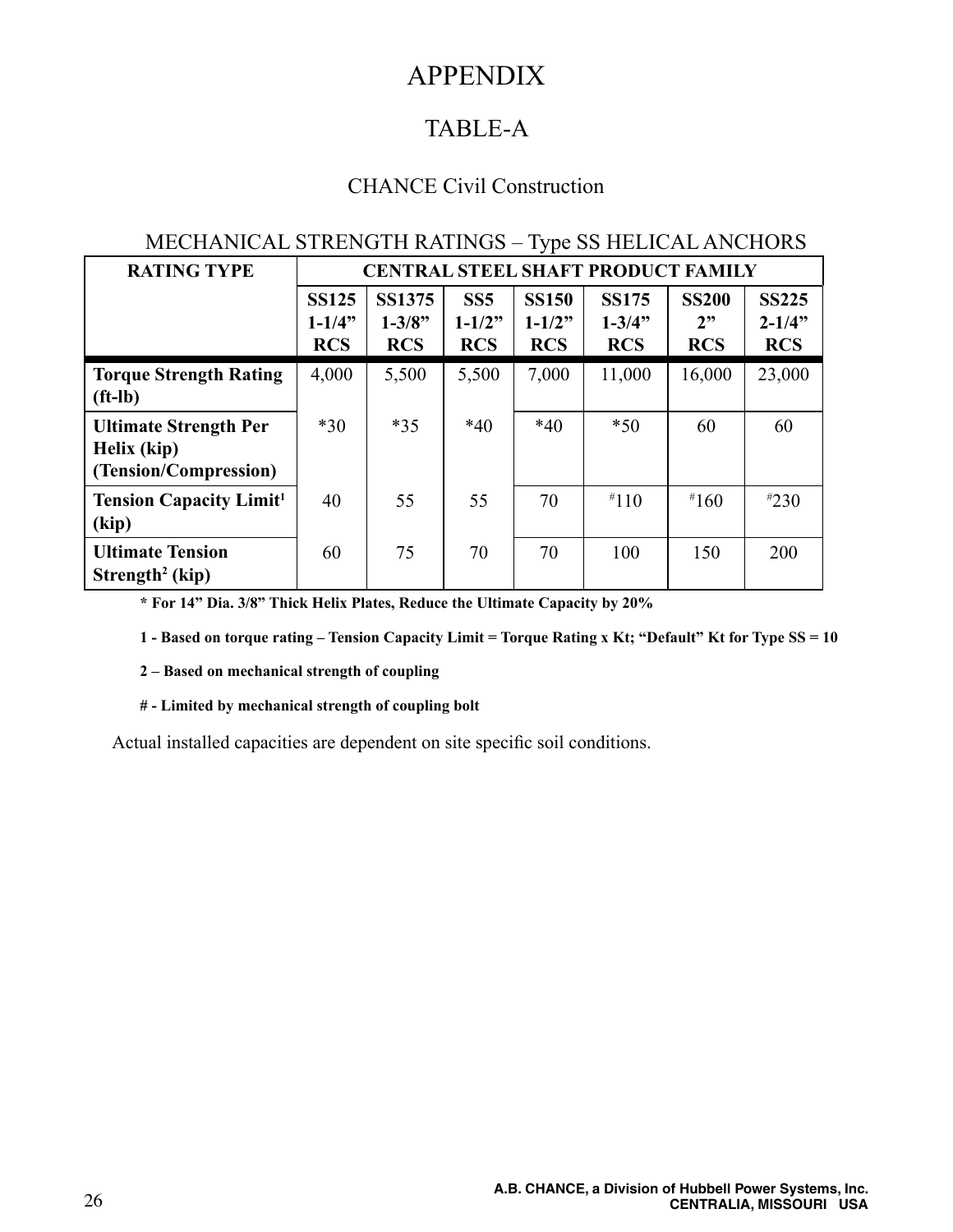## APPENDIX

## TABLE-B

#### GUIDANCE OF GROUND AGGRESSIVENESS CLASSIFICATION

Soil tests may be performed to measure the aggressiveness of the soil environment, especially if field observations indicate corrosion of existing structures. The most common and simplest tests are for electrical resistivity, pH, chloride, and sulfates. The designation for these tests and the critical values defining whether an aggressive soil environment exists, are as shown below. Per FHWA-RD-89-198, the ground is considered aggressive if any one of these indicators shows critical values.

| <b>Property</b> | <b>Test Designation</b> | <b>Critical Values</b> |
|-----------------|-------------------------|------------------------|
| Resistivity     | ASTM G 57               | below $2,000$ ohm-cm   |
|                 | <b>AASHTO T-288</b>     |                        |
| pH              | ASTM G 51               | below 5                |
|                 | AASHTO T-289            |                        |
| Sulfate         | ASTM D 516M             | above 200 ppm          |
|                 | ASTM D4327              |                        |
| Chloride        | ASTM D 512              | above 100 ppm          |
|                 | ASTM D4327              |                        |
|                 | AASHTO T-291            |                        |
| Organic Content | AASHTO T-267            | $1\%$ max              |